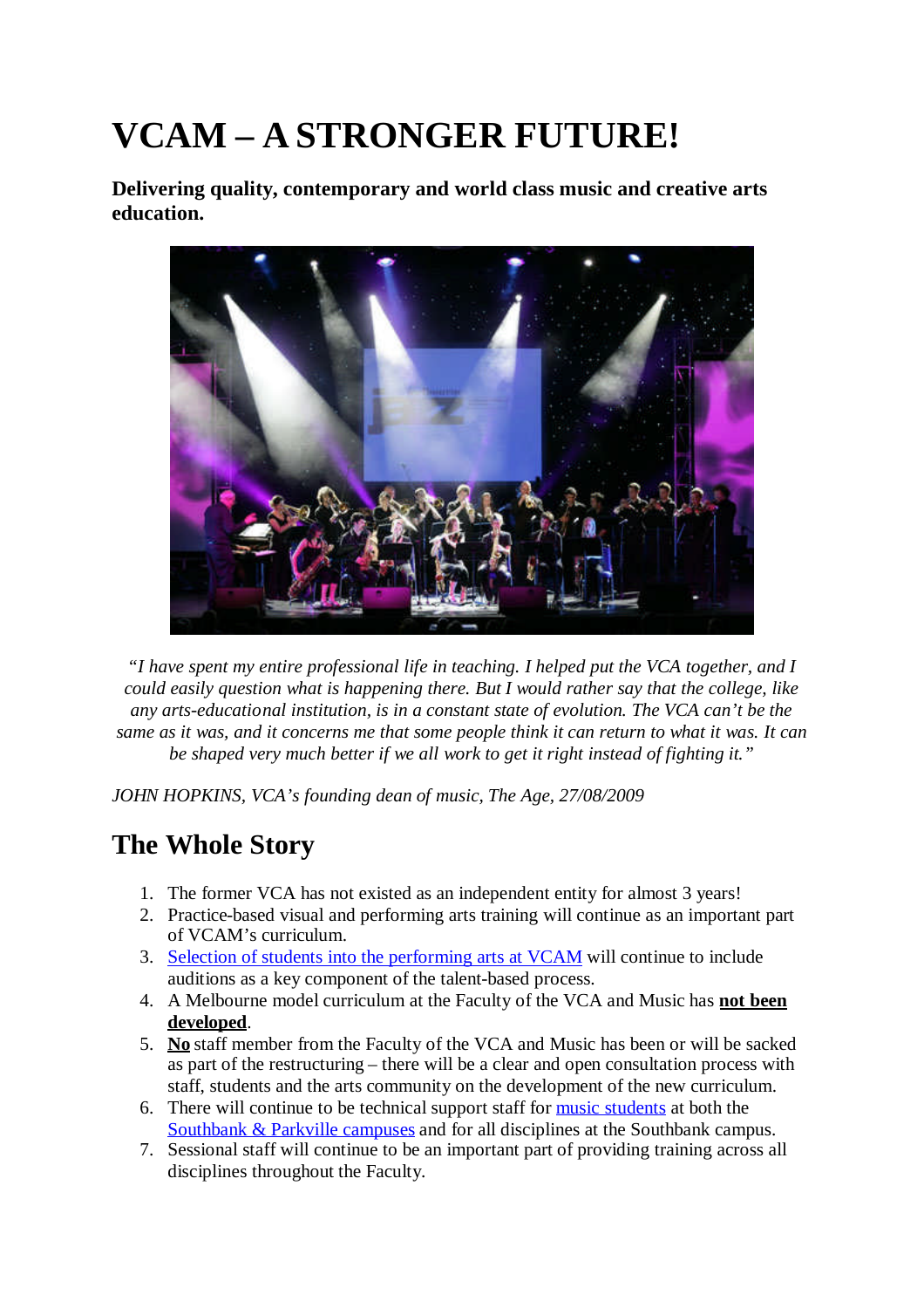- 8. Funding to the faculty has not been slashed over the last 2 years the University has paid \$5m for new equipment for F&TV.
- 9. "Rent" that VCAM pays to the University goes to fund on-going maintenance, security and other Property and campus services staff who support VCAM as well as contributing to other common services provided to students.
- 10. The Faculty owns its equipment and pays no rent to the University on equipment.

**The Faculty of the VCA and Music,** of which the former VCA is part, **is NOT in any danger –** far from it**.**

**The former VCA's vision, ideals and programs are being strengthened and updated following the integration in April 2009 of the former Faculty of the VCA and the Faculty of Music into the new Faculty of the VCA and Music.**

**This website gives you plenty of information to show how this has been achieved and why it was necessary.**

The **former VCA has been affiliated with the University of Melbourne for over two decades** and joined the University as a faculty in its own right from 1 January 2007.

 This followed a unanimous recommendation for the merger by the then Council of the VCA and was made possible by an Act of the Victorian Parliament.

**The VCA Advisory Board and the University agreed to merge the Faculty of the VCA with the Faculty of Music** to create a new Faculty of the VCA and Music **in May 2008**:

- the then Dean, Professor Andrea Hull and the former VCA Advisory Board supported the proposal.
- The University's VCA Integration Committee adopted this proposal.

#### **Why has this site been developed?**

- There is much hysteria, misinformation and untruthful statements surrounding the role of the former VCA.
- In the interests of staff, students and future students, as well as the general public, some clarifying facts are necessary and this website has been developed to provide the facts.

#### **The students of 2009 and beyond – what's does this mean for you?**

The Faculty of the VCA and Music:

- offers students a unique opportunity to learn and build on their artistic talents
- is committed to practice-based learning and
- provides talented students with challenging programs in music and the creative arts.

VCAM represents the future for a thriving, dynamic, contemporary, world class, academically sound, comprehensive, practice-based pathway to a lifelong career in music and the creative arts.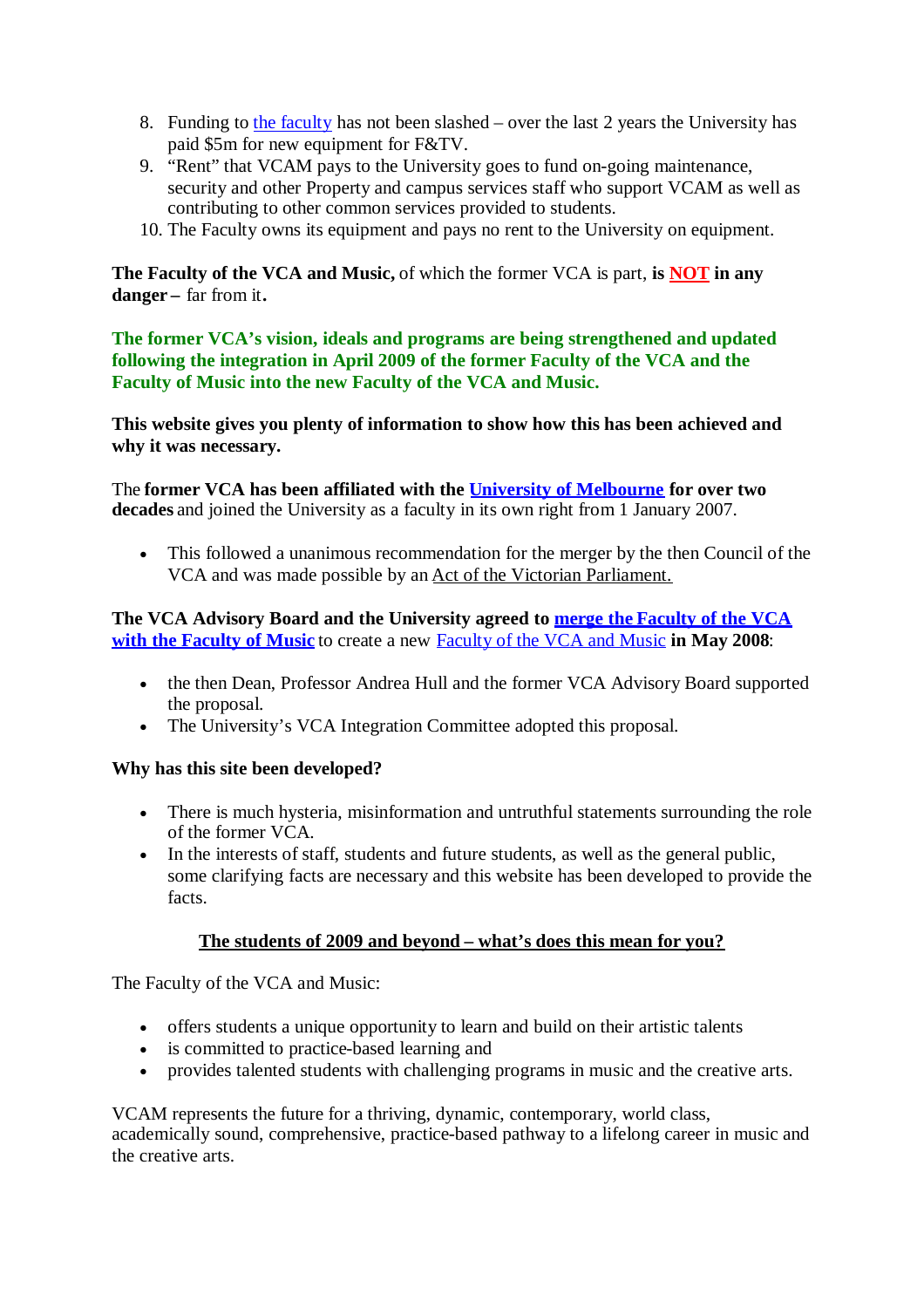## **EWS**

- Opportunity for your feedback on the Discussion paper *Read more*
- \$5m spent on new equipment for F&TV *Read more*
- \$200k spent on 2 new dance studios and new Wardrobe Workshop *Read more*
- VCAM cafe to be upgraded *Read more*

#### **Discussion paper for the VCA and Music – your feedback wanted**

The University has recently released a Discussion Paper – Defining the Future for the VCA and Music at the University of Melbourne.

The discussion paper sets out options for the Faculty of the VCA and Music and the future of higher arts education. It invites ideas and comments from staff, students, graduates, and members of the arts community and arts industry, and of the wider University community.



An open consultation process for feedback on the education models to assist with defining the future for the VCA and Music. To read the Discussion Paper and find out how to provide feedback BY 12 February 2010, please visit the discussion paper **website.**

#### **Return to top**



#### **\$5m spent on new equipment for Film & TV**

The University has provided \$5 million to Film and TV over the last 2 years (\$2m in 2008 and \$3m in 2009) to upgrade its equipment and infrastructure to make it internationally competitive. This has resulted in a significant enhancement of the digital equipment and other film equipment used by  $Film & TV students for their studies.$ </u>

#### **Return to top**

#### **\$200k spent on 2 new dance studios and new Wardrobe Workshop**

With the VCA Secondary School (VCASS) moving from co-locating on the Faculty's Southbank campus to 57 Miles Street – Southbank, there has been space freed up in the Elisabeth Murdoch Building on St Kilda Road and Building 868 on Dodd Street. However the VCASS space in both buildings was not suitable for use by the Faculty and needs significant work.

A 2-stage construction program commenced in August 2009 to convert some of the VCASS buildings into more usable space for the Faculty and its Schools. The first stage of this project was completed in October 2009 and included the following:

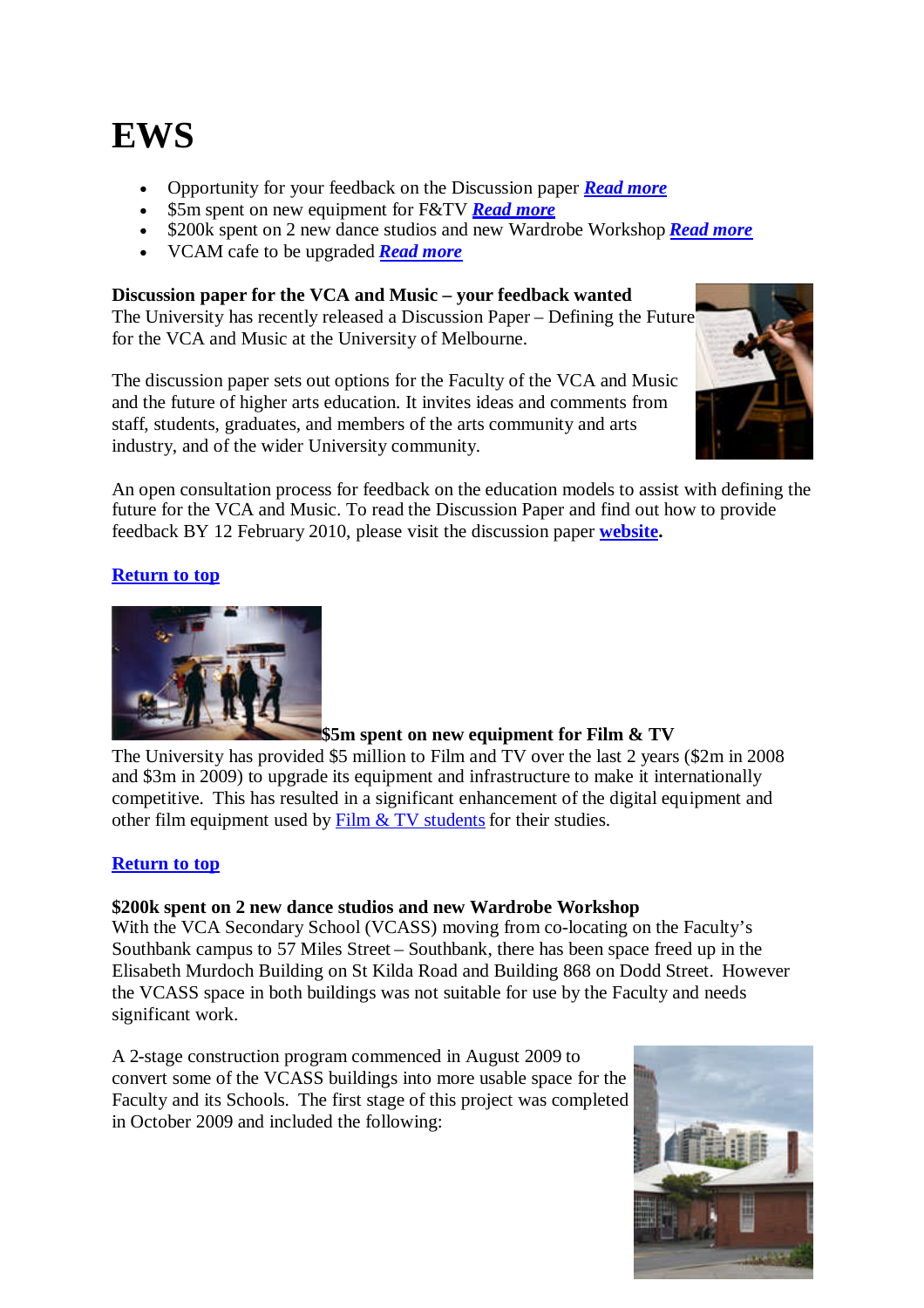i) removal of several demountables outside the cafe which were constructed in 2000 for temporary use while the Performing Arts production facility was constructed in Dodds Street

ii) refurbishment of Building 868 (building on Dodds St previously used by VCASS) which has now been transformed with:

- a new expansive area for the Wardrobe workshop and with change rooms facilities (no change rooms were provided in the demountable)
- two new dance studios, including one which will have a permanent tap floor, are now being used by Music Theatre students and staff
- a new location for the Student Union.

#### **Return to top**



#### **VCAM's Cafe to be upgraded!**

Stage 2 of the campus refurbishment will commence in November this year. One of the areas to be updated is the Cafe and the surrounding area to make this a more inviting place to eat, sit and meet others. There has been consultation with students and staff on the type of food they would like to see the cafe offer and the changes needed to Cafe to make it more inviting.

Other work to be undertaken as part of Stage 2 include.

- removal of part of the Production Workshop demountable and reconfiguring of this to more effective use of space
- landscaping around Building 868 to make this area more usable for Faculty students and staff.

These works will be completed in February 2010 in time for Orientation week and the 2010 academic year.

#### **Return to top**

## **HE INTEGRATION**

The creation of the Faculty of the VCA and Music (VCAM) has brought together two institutions that have for many years led the way in educating and training outstanding artists who have made careers in Victoria, Australia and beyond.

The future of VCAM is supported by The University of Melbourne and the University is committed to nurturing artistic talent and the provision of creative and challenging programs for the arts.



Like the arts themselves, the Faculty must keep evolving and responding to remain relevant and capable of properly resourcing the artists of the future to fulfil their potential through a sustained career in their chosen art form, and to remain a highly valued resource to the city and the nation.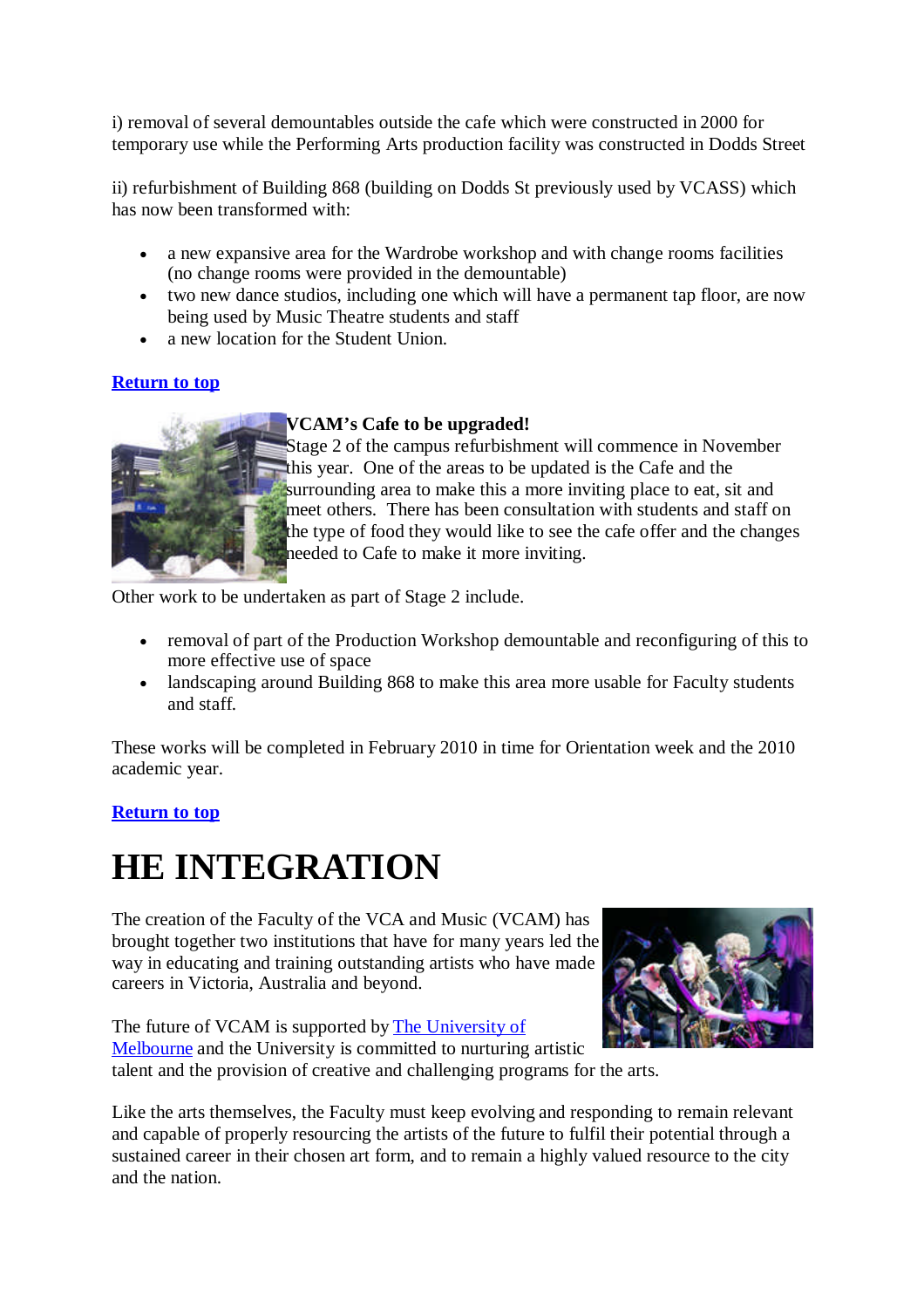## **Forming the Faculty of the VCA and Music**

#### **Early history**

The Victorian College of the Arts (VCA) had its origins as the National Gallery of Victoria Art School in 1867. In 1972 the Victorian College of the Arts was established by a Victorian Order in Council and then reconstituted under *The Victorian College of the Arts Act*, 1981 (Vic). In 1992 it absorbed the School of Film and Television from Swinburne Institute of Technology and the Fine Arts programs from the former Faculty of Art and Design at Victoria College.

The University of Melbourne appointed its first Professor of Music in 1891, and in order to offer a full array of practical teaching, established the University Conservatorium of Music in 1894. The University Conservatorium of Music became the Faculty of Music in 1926, and absorbed the Music Department of the Institute of Education in 1994.

#### **The unified national higher education system – 1988**

In 1988 the Federal Minister for Employment, Education and Training introduced a **unified national system of higher education with membership of the proposed system limited to institutions of a particular size**.

- The Victorian College of the Arts was not able to participate in the proposed national system in its own right.
- Consequently the VCA entered into an Affiliation Agreement with The University of Melbourne on 16 November 1988.
- The Victorian College of the Arts (Amendment) Act 1991 (Vic), established a more extensive relationship between the University and the VCA, hence replacing the Affiliation Agreement.
- Key features of this new relationship were:
- 1. the University assumed responsibility for the academic programs of the VCA.
- 2. students at the VCA who were enrolled in degree programs became students of the University of Melbourne.

#### **The impact of the 2003 higher education reforms**

Under the *Higher Education Support Act* 2003, the Federal Government's reforms to higher education introduced a new funding model for clusters of academic disciplines which came into effect in 2005.

**This resulted in the removal of the special funding support that the former VCA had previously received, representing a 35% reduction (ie \$5m) in revenue each year.** This reduction was due to the higher education cluster funding setting for the performing arts and other disciplines a consistent level of funding. The amount received by the former VCA was less than the special funding support previously received.

The University and the former VCA commenced discussions in early 2005 about the possibility of full integration.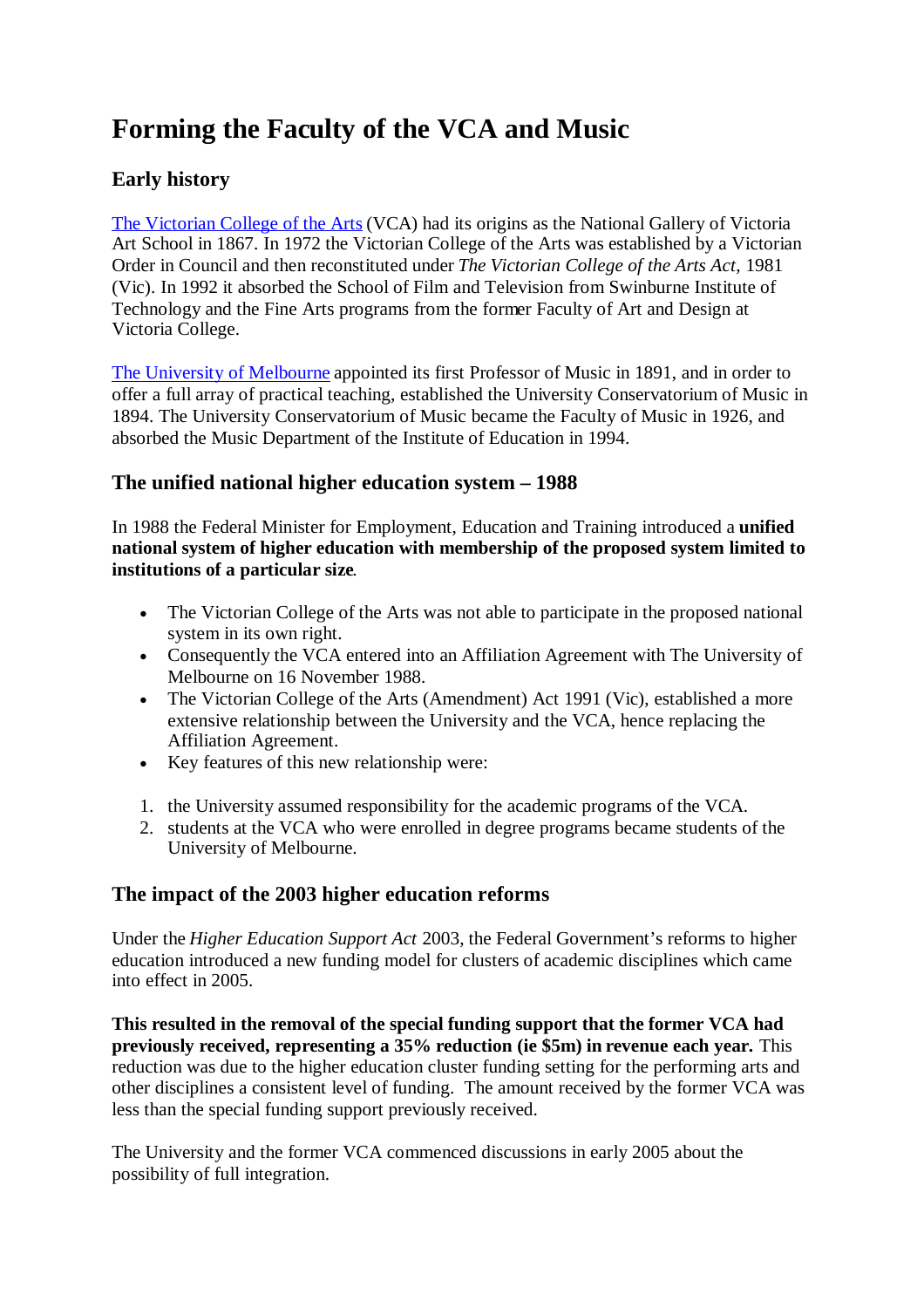In November 2005, the parties signed a heads of agreement that provided for integration with effect from 1 January 2007. This integration enabled the former VCA to become a Faculty of the University. The integration terms included annual operational funding arrangements for the first five years designed to bridge the funding gap that had arisen as a result of the 2003 legislative changes.

On 1 January 2007, as a consequence of the *Melbourne University (Victorian College of the Arts) Act* 2006 (Vic), the former VCA was integrated with the University and the Faculty of the Victorian College of the Arts was established.

#### **The impact of the 2007 integration**

The integration of the VCA with the University of Melbourne resulted in further music related programs being offered by the University by the Faculty of the Victorian College of the Arts, in addition to those already available in the Faculty of Music.

In May 2008, as a result of a unanimous motion of the VCA Integration Committee, the University Council resolved that the Faculty of Music and the Faculty of the Victorian College of the Arts would amalgamate from 6 April 2009.

 The VCA Integration Committee was the body empowered with the responsibility to implement the heads of agreement and to make amendments as appropriate. It included representatives of the University Council and the VCA Advisory Board.

The relevant legislation to provide for the formation of the Faculty of the VCA and Music was passed on ??? for effect on 6 April 2009. Accordingly, the Faculty of the VCA and Music was established on that day.

#### **The Faculty today**

The Faculty comprises the School of Art, School of Music, School of Performing Arts with programs in Dance, Theatre and Production, the School of Music and programs in Film and Television. The Faculty also includes the Centre for Ideas, the Wilin Centre for Indigenous Arts and Cultural Development, and the Centre for Cultural Partnerships.

The faculty has approximately 160 academic staff, 80 professional staff, 1300 undergraduate students and 340 graduate and research students.

With the exception of Music which is taught across the Parkville and Southbank campuses, the other disciplines are taught at the Southbank campus.

### **The integration agreement**

#### **The University continues to honour the Heads of Agreement**

In November 2005 a Heads of Agreement (HoA) between the University and the former VCA was signed. This resulted in the VCA becoming a Faculty of the University from 1 January 2007.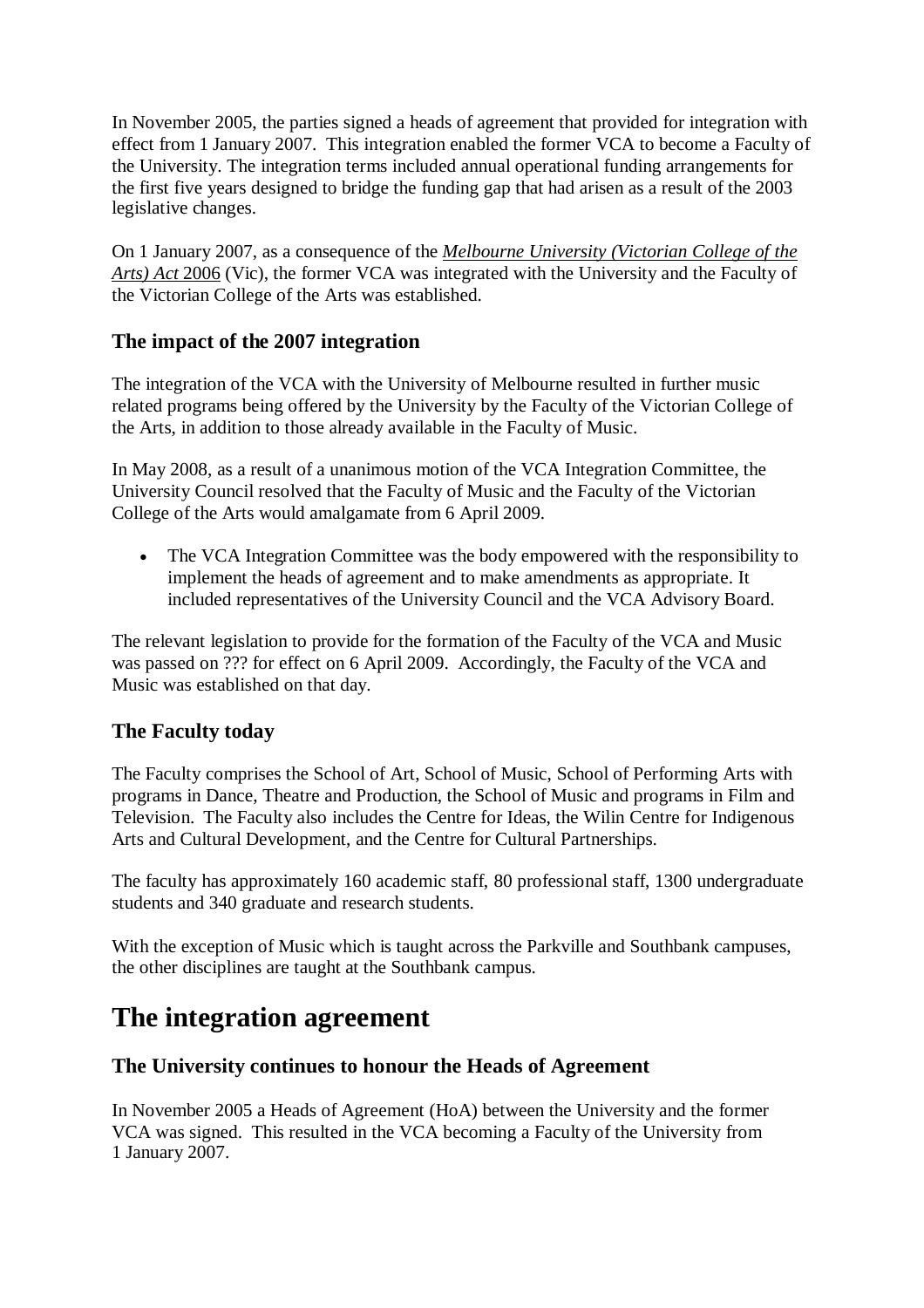Under the Heads of Agreement the University agreed to pay the funding gap for five years from 2007-2011.

- The University has committed to providing this supplementary funding to the former VCA through the new Faculty of the VCA and Music to the end of 2011.
- The HoA did not state that nothing will change.

The HoA specifically enabled the former VCA and the University to determine the functions and processes which could improve productivity and effectiveness.

- The HoA covers a wide range of areas which continue to be honoured:
- i. the Faculty continues to take a leading role within the University on the strategic direction for the development and provision of performing and visual arts training and education
- ii. talent-based entry will continue for all courses
- iii. the Faculty will continue to exercise authority over the conduct and development of educational programs
- iv. The staff who were previously with the VCA became staff of the University with all the conditions and entitlements of the University provided as required by the HoA
- v. the VCA students were students of the University prior to the HoA and this continues
- vi. the University has strengthened and supplemented the annual operating funding as required under the HoA.

#### **VCAM's vision**

In April 2009 the Executive of the Faculty of the VCA and Music (VCAM) adopted the following vision for the new Faculty which was endorsed by the University Council:

*VCAM aspires to play a pivotal role in The University of Melbourne's future by establishing itself as a dynamic, responsive and sustainable Faculty. Excellence and innovation in contemporary creative arts research, education, scholarship and practice will form the foundation of its work. The advancement of excellence in each of the disciplines represented will provide the platform for the development of ground breaking inter-disciplinary and trans-disciplinary creative opportunities, collaborations and outcomes.*

VCAM will aspire to be a vibrant, cohesive community of artists and scholars committed to the broadest definition of creativity – that is, committed to "the exceptional act of imaginative discovery and expression in an art form" (Tusa 2003).

It will aspire to be a community underpinned by confidence, motivation, individual choice, creative energy, breadth of perspective, artistic vision and mutual respect.

## **Finances**

A number of contributors to public debate have suggested the University has cut funding to the Faculty of VCA and Music (VCAM).

#### **This suggestion is NOT CORRECT.**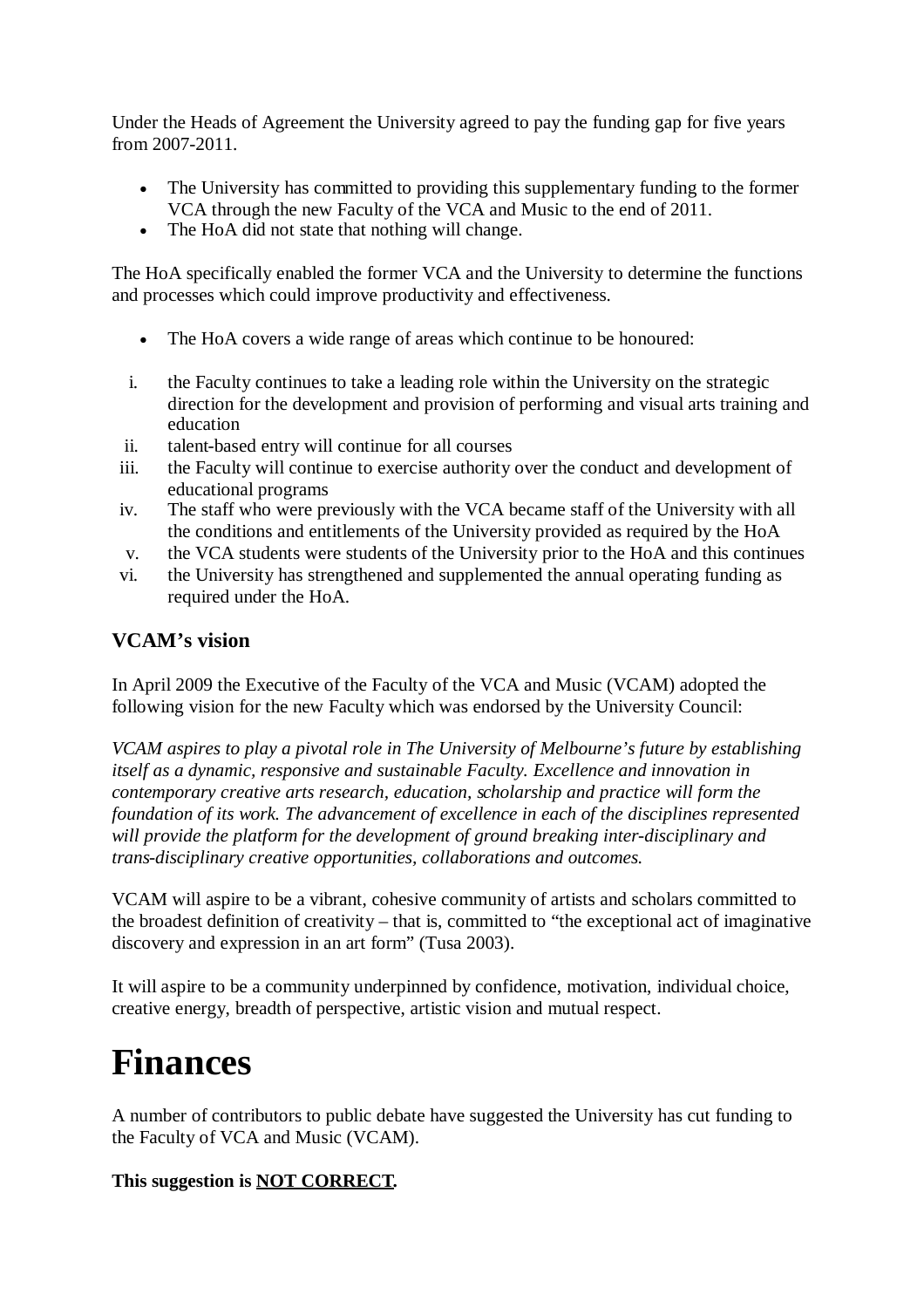- i. There have been no cuts by the University to Commonwealth funds intended for VCAM.
	- ii. The University has contributed more than \$10 million in additional funds to VCAM in 2009 alone. This includes:
		- \$3m for upgrades to the Film and Television (\$2m provided in 2008 for this upgrade)
		- Somillion for the integration agreement
		- Sxx million for the subsidy to use of facilities, property and campus services costs
	- i. the underlying financial issue is not University support for the Faculty, but a change in Commonwealth funding rates which is applied to the performing arts in all higher education institutions.

#### **The University's financial contribution to the former VCA and to VCAM**

- The University of Melbourne has invested substantially in the former Faculty of the Victoria College of the Arts (VCA) and will continue to invest in the Faculty of the VCA and Music (VCAM).
- Between 2007 and 2009, the University has met the funding shortfall of \$XXm and provided \$41 million over and above the former VCA's earned income from student fees and research income and donations, to support the Faculty's operations.
- In addition, since 2007 a further \$6 million has been spent on ongoing maintenance. The purpose of this has been to address the on-going wear & tear and the need to improve the condition of many of the buildings on the Southbank site. This contribution has seen the University provide an annual commitment of approximately \$2 million for maintenance.
- The University has committed to spend an additional \$5 million for capital improvements in 2010.
- The University has also provided an additional \$5 million to Film and TV to upgrade its equipment and infrastructure to make F&TV internationally competitive (\$3m in  $2009 + $2m$  in 2008).
- The University has also committed a further \$33.4 million to supplement the operational budget of the Faculty of the VCA and Music (VCAM) over 2010 and 2011.
- The additional funding provided by the University to VCAM sees the Faculty of the VCA and Music with the highest 'per student' funding for the humanities and social sciences at the University of Melbourne.
- Despite this additional funding provided by the University to VCAM, the costs of course delivery mean VCAM struggles to meet its aspirations, and has accumulated an operating deficit over the past year.
- Decisions made by VCAM to contain costs at Southbank have produced some understandable concern among staff and students but are unavoidable if the Faculty is to avoid a sustained deficit.
- Great care has been exercised to ensure the University fully meets all its funding obligations under the 2006 Heads of Agreement with the VCA.

## **The Faculty of the VCA and Music**

**OVERVIEW**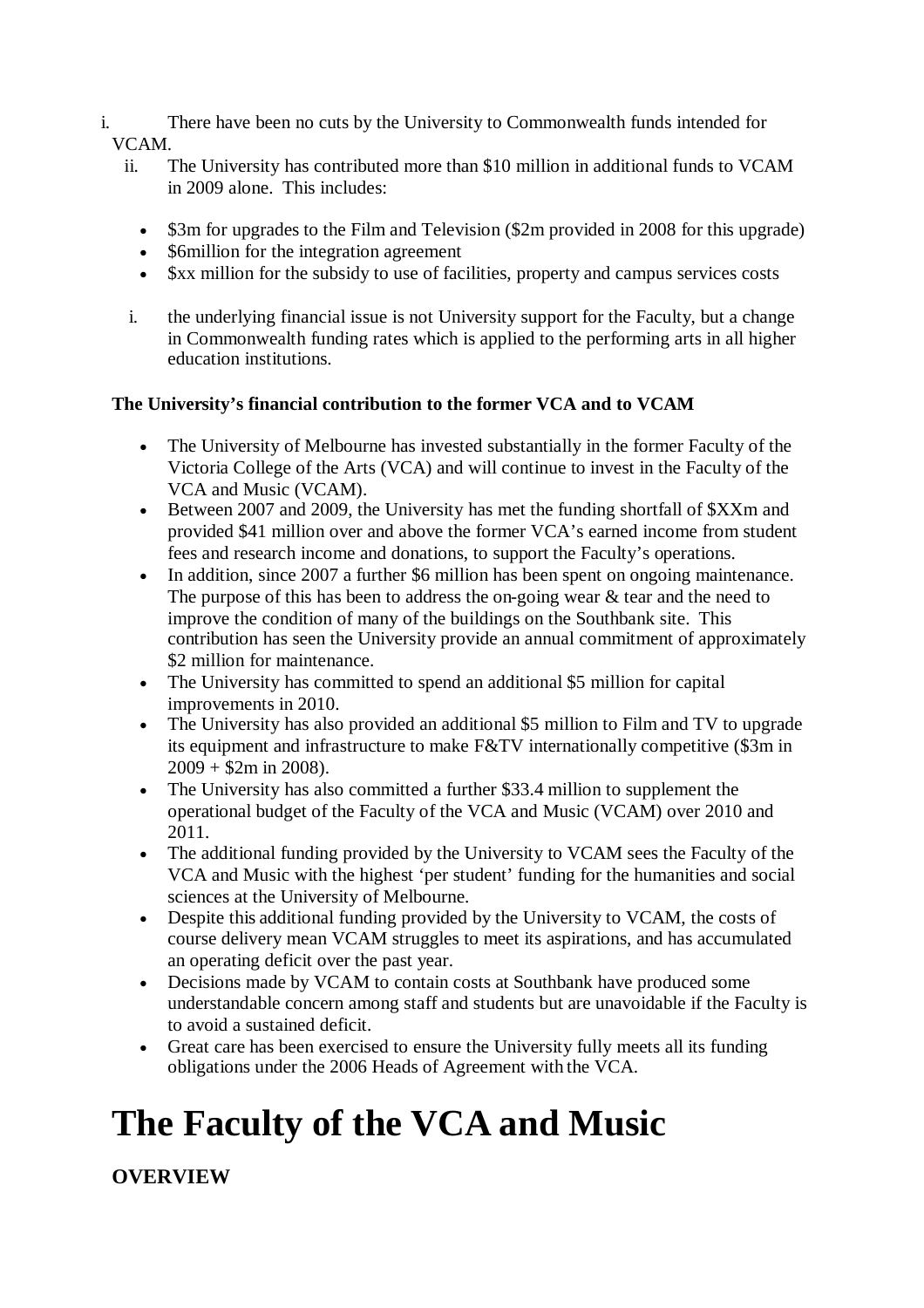The Faculty of the VCA and Music (VCAM) was established in 2009 to provide cutting edge world class education in music and the creative arts.

VCAM represents the future for a thriving, dynamic, contemporary, world class,

academically sound, comprehensive, practice-based pathway to a lifelong career in music and the creative arts

The Faculty has courses which offer a variety of programs which combine theoretical underpinnings with practical experience.

The following provides an overview of the schools and their facilities.

### **School of Art**



The School of Art occupies a custom-designed studio complex housing its specialist studios on a single site, which has immediate access to Victoria's most important art venues. The School of Art had its origins in the National Gallery School, which was founded in 1867. In 1992 it was merged with the Prahran Faculty of Art (Victoria College) which also dates back to the mid-nineteenth century.

The discipline has built on the strong reputations and unique qualities of its predecessors and has established a dynamic presence as a forward-looking discipline with a clear mission to continue to prepare artists with a lifelong commitment as professional practitioners.

#### **Film and Television**



Film and Television (F&TV) is the longest-running film school in Australia which began at Swinburne Technical College in 1966 before transferring to the former VCA in 1992. The F&TV school trains students to a professional level to make motion picture programs of a high artistic and technical standard. Students also gain a broad understanding of the motion picture industry and development of world cinema

Its illustrious alumni include Gillian Armstrong, Richard

Lowenstein, Michael Leunig, Esben Storm, John Ruane, Dennis Tupicoff, Sarah Watt, Robert Luketic, Jamie Blanks and Adam Elliot.

#### **School of Music**

On 6 April 2009, two internationally regarded music institutions, which were both faculties of The University of Melbourne, combined to become Australia's largest and most impressive University School of Music.

Through uniting the Faculty of Music and Faculty of the Victorian College of the Arts, the combined School of Music

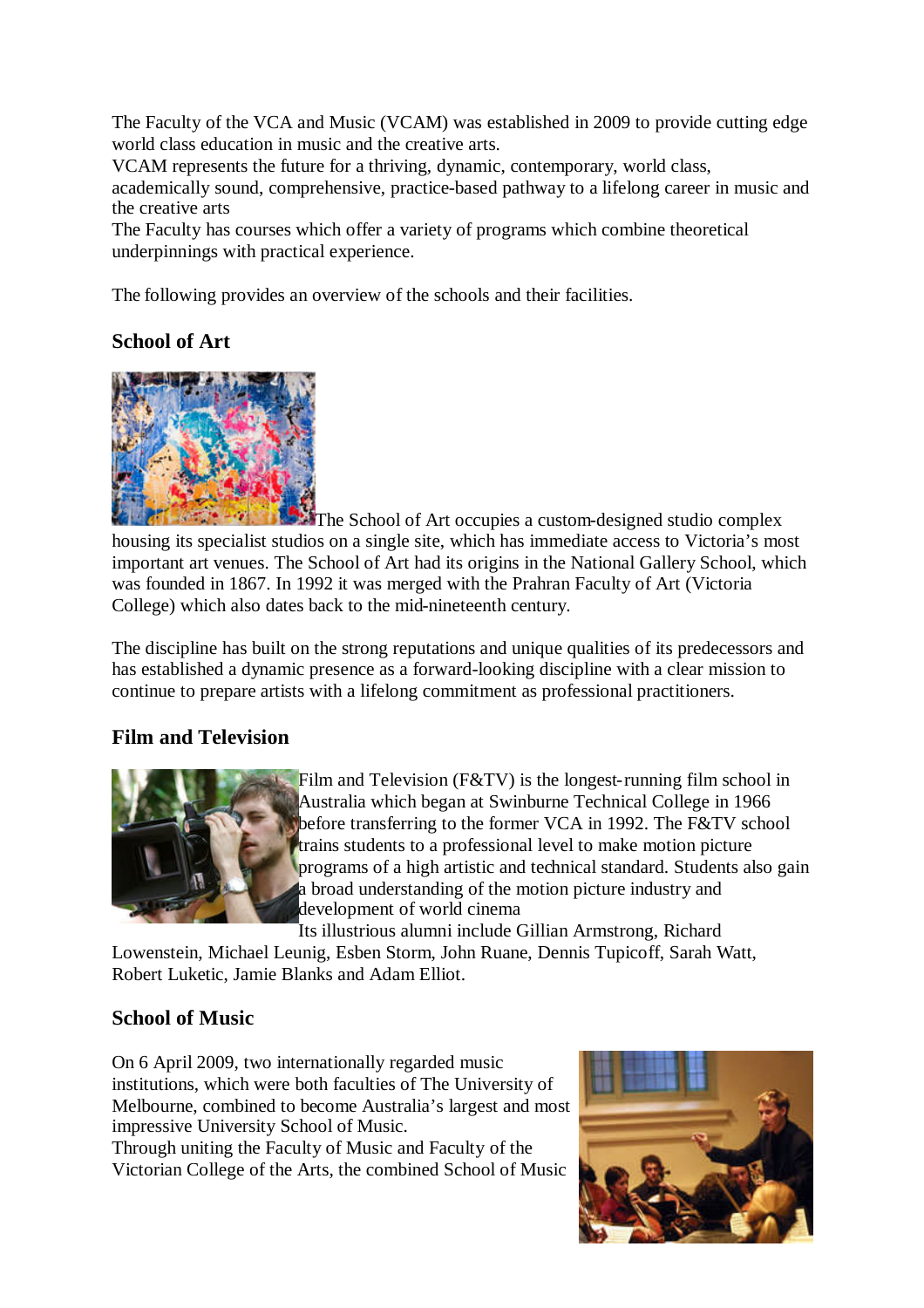has a strong identity and a clear vision for international excellence across all music genres in music training, education, performance, scholarship and research.

The School of Music provides an exhilarating learning environment for approximately 900 students who study music across a range of genres.

We take pride in the quality of our courses and the training we offer our students. Our central mission is to create inspirational musical futures for those who desire to lead the next generation of musicians, or use their musical qualifications as the basis for an exciting career in related industries.

#### **School of Performing Arts**

The School of Performing Arts embraces the disciplines of Dance, Theatre and Production and was established in November 2008 from amalgamating the former Schools of Dance, Drama and Production. The School was created to meet an increasing need to support the creative vision and dedicated performance output of the Faculty's staff and students.

CURRICULUM

A Melbourne model curriculum at the faculty of the VCA and Music has not been developed.

How will the curriculum be developed?

\* Developing a new curriculum requires an intensive period of consultation. This will take up much of 2010.

\* The development of the curriculum will involve staff, students and industry representatives.

\* One thing that is certain in the development of any new curriculum is that specialisation in art, dance, theatre, film and television, production or music will include practical training as a key element.

What courses are currently offered at VCAM?

(1) Southbank students

Currently, students at Southbank complete a Bachelor degree (3 years), followed by an honours year and in some cases a Masters (2 years).

A total of six bachelor programs exist at Southbank in Dramatic Art, Fine Art, Dance, Film and Television, Production and Music Performance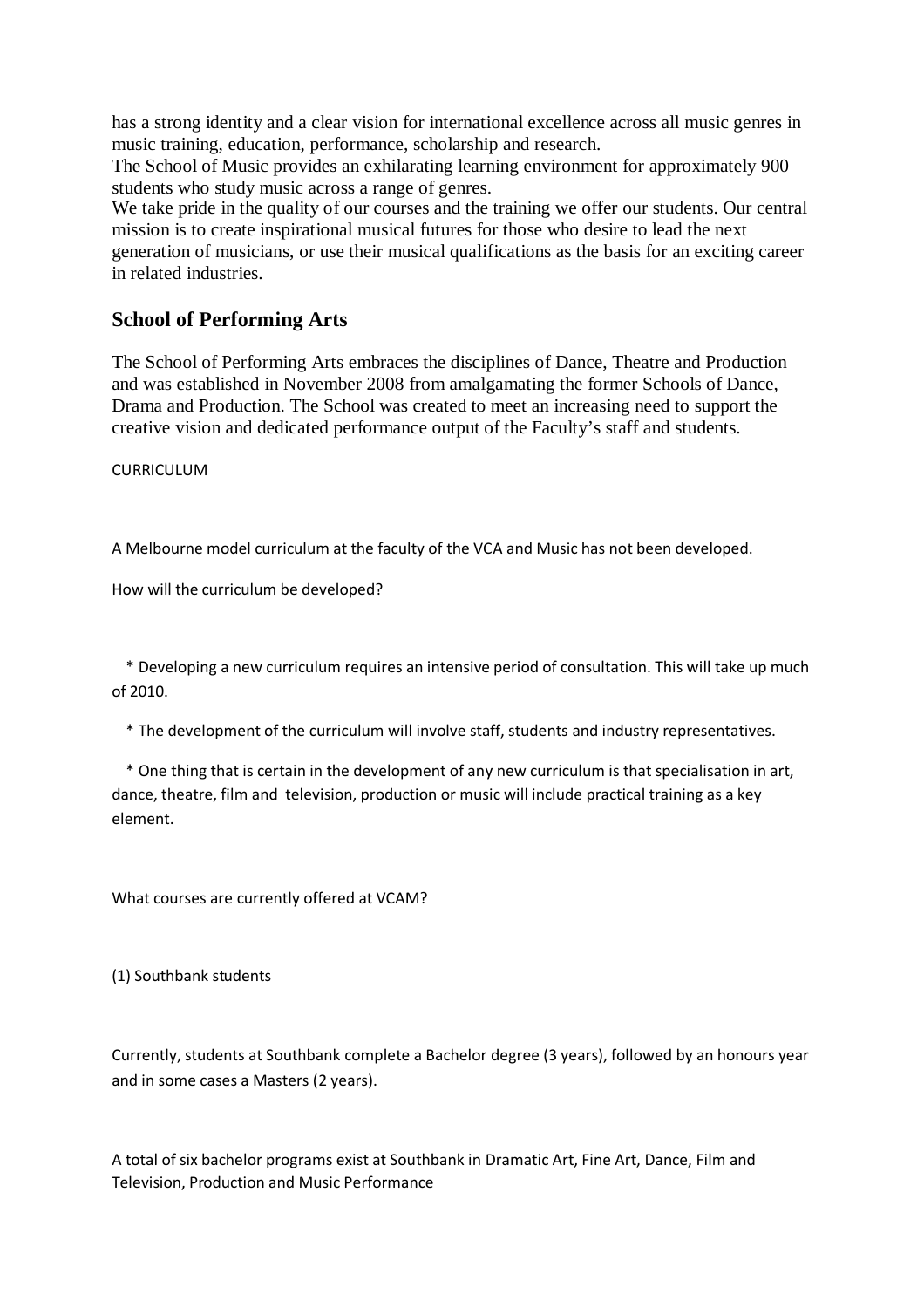There are a range of graduate diploma and postgraduate diploma programs. In each course there is a combination of artform specific subjects and "common" subjects.

The common subjects are provided by the Centre for Ideas and are required for all Bachelor course students, designed to complement specialist arts practice with broad educational programs.

At the post-graduate level there are a range of course options including Graduate Certificates, Postgraduate Diplomas and Masters (by coursework or research). A practice-based PhD is also available to appropriately qualified applicants.

(2) Parkville School of Music students

At Parkville, since 2008 all undergraduates enrol in a 3-year new generation Bachelor of Music degree that incorporates 75 credit points of breadth study across the three-year enrolment.

Students currently enrolled in other new generation degrees have the opportunity to apply for a concurrent Diploma in Music (Practical).

Postgraduate Certificates, Diplomas and Masters degrees are available across a wide spectrum of practical and scholarly genres, as well as in music therapy. PhD, Doctor of Musical Arts and Doctor of Music degrees are also offered.

Reviewing the curriculum

flute-teacherThe former Faculty of Music reviewed the Bachelor of Music curriculum in 2007 for the implementation of the 2008 new generation music degree under the Melbourne Model. However given the integration of the former VCA and former Faculty of Music that degree is now under review to assess its appropriateness to encompass the full range of specialisations on offer through the new combined School of Music.

The curriculum at Southbank (the former VCA) was last reviewed in 1998 in an external audit chaired by leading arts educationalist, Sir Ken Robinson. While some aspects of the review were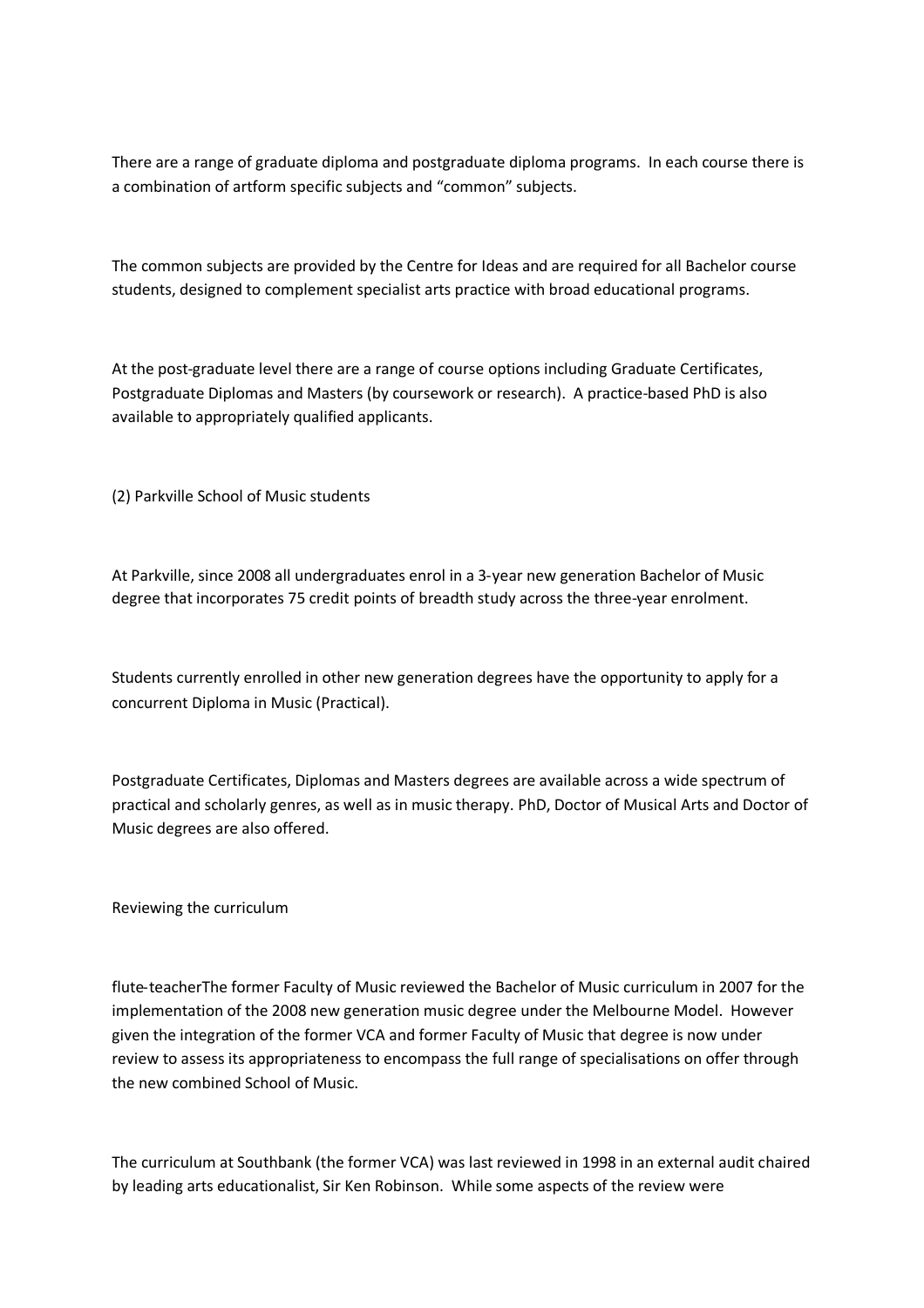implemented, there remains considerable scope for the implementation of these philosophies and observations, and for some of the outcomes proposed at that time.

When will the curriculum be developed?

\* A priority is for VCAM to bring together the two music courses as a single course offering for delivery in 2011.

\* The work to develop the music course will be undertaken in the first half of 2010 with the course to be finalised by October 2010 to enable VTAC selection for 2011

\* Curriculum development for the other disciplines will have a longer period to undertake this work with a new program to be delivered in 2012.

## **STAFF**

The Faculty of the VCA and Music (VCAM) has great teachers who are dedicated to the advancement of their students.

Our staff members include:

- creative artists at the top of their profession
- researchers
- scholars

The Faculty has approximately 160 academic staff who provide students with a broad range of experience and expertise in their specific disciplines.

#### **Professor Sharman Pretty, Dean, Faculty of the VCA and Music**

Professor Sharman Pretty has an established reputation as a visionary leader and effective facilitator of change. In 2004 she was invited to take up the position of Founding Dean of the National Institute of Creative Arts and Industries, a Faculty of The University of Auckland, New Zealand. Sharman left the University of Auckland in March 2009 to become the Founding Dean of the Faculty of the VCA and Music. Sharman's career has been built from a combination of experience as an educator, performer and arts manager moving



between the higher education and arts management sectors throughout her career. **Read More**

#### **Professor Kristy Edmunds, Head, School of Performing Arts**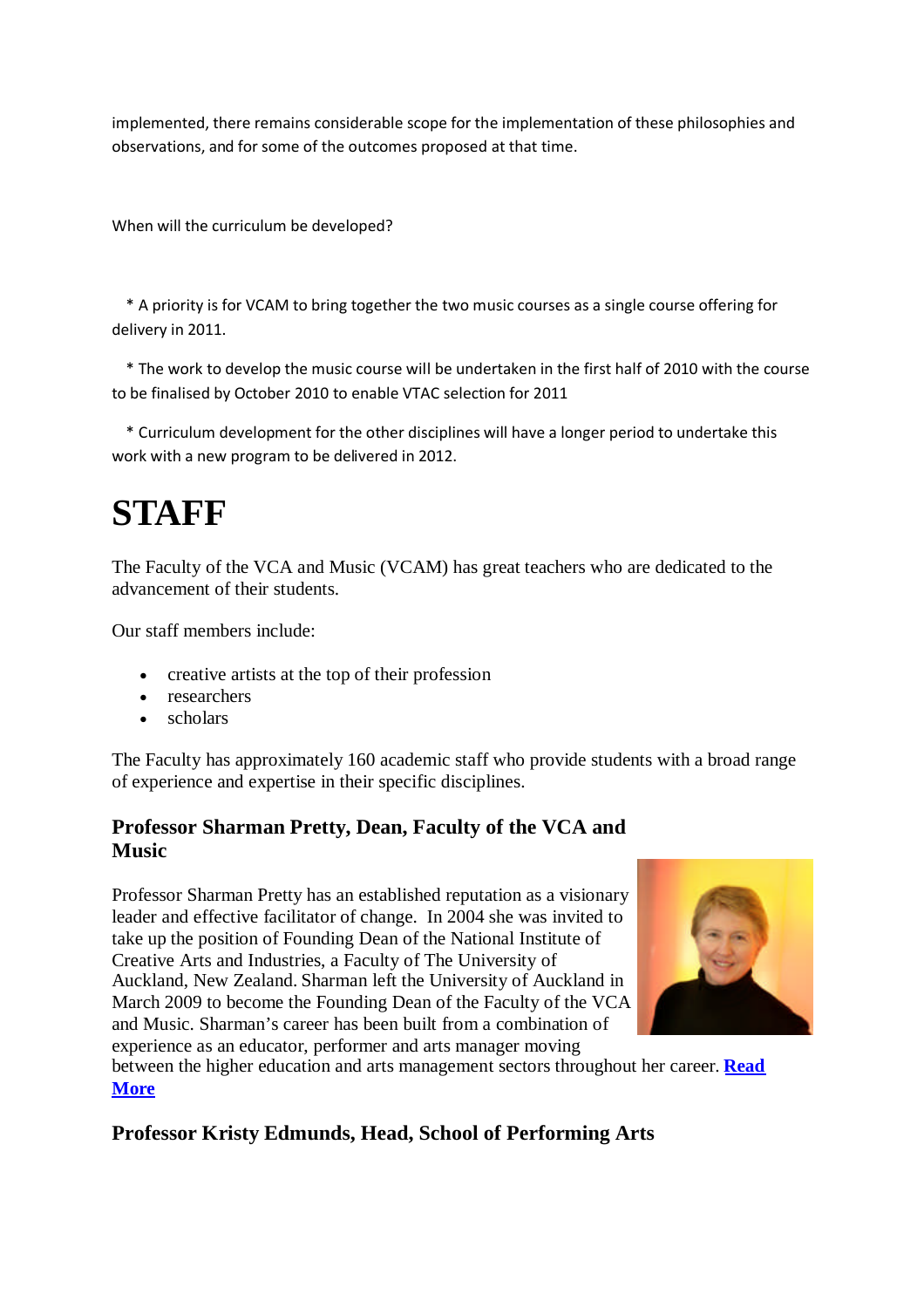With an international career in the arts Professor Kristy Edmund has worked as an artist, filmmaker, theatre maker and performer, dance choreographer, writer, teacher and artist-in-residence. Kristy is highly regarded in the industry and VCAM is fortunate to have her lead the School of Performing Arts. She started with VCAM in November 2008 after completing her  $5<sup>th</sup>$  and final Melbourne International Arts Festival. **Read more**

### **Professor Gary McPherson, Head, School of Music**

Professor Gary McPherson, an internationally renowned music educator, is the first Head of VCAM's combined School of Music. Gary began his professional music career as a trumpeter, and came to VCAM on 1 July 2009 from the University of Illinois at Urbana-Champaign, USA, where he was Head of the School of Music from 2005 – 2009. Prior to that Gary was Professor and Head of the Department of Creative Arts at the Hong Kong Institute of Education, and lectured in the School of Music at the University of New South Wales. **Read more**

#### **Associate Professor Su Baker, Head, School of Art**

Since March 2000, Associate Professor Su Baker has led the Faculty's School of Art. Prior to working at VCAM Sue worked for 20 years in Sydney, for much of this time at the Sydney College of the Arts, University of Sydney both as an academic since 1989 and in senior management roles. Su holds a Doctorate of Creative Arts, from Curtin University of Technology. **Read more**

#### **Professor Ian Lang, Head, Film and Television**

Professor Ian Lang has been Head of Film and Television since 200X (??). Ian has extensive experience as a television documentary producer and has received many international awards for his films including, Fahimeh's Story (2004), Millennium Shift (SBS, 1997), Grandfathers and Revolutions (SBS, 1999), and The Art of Place (SBS, 1996). **Read more**

## **THE FACILITIES**







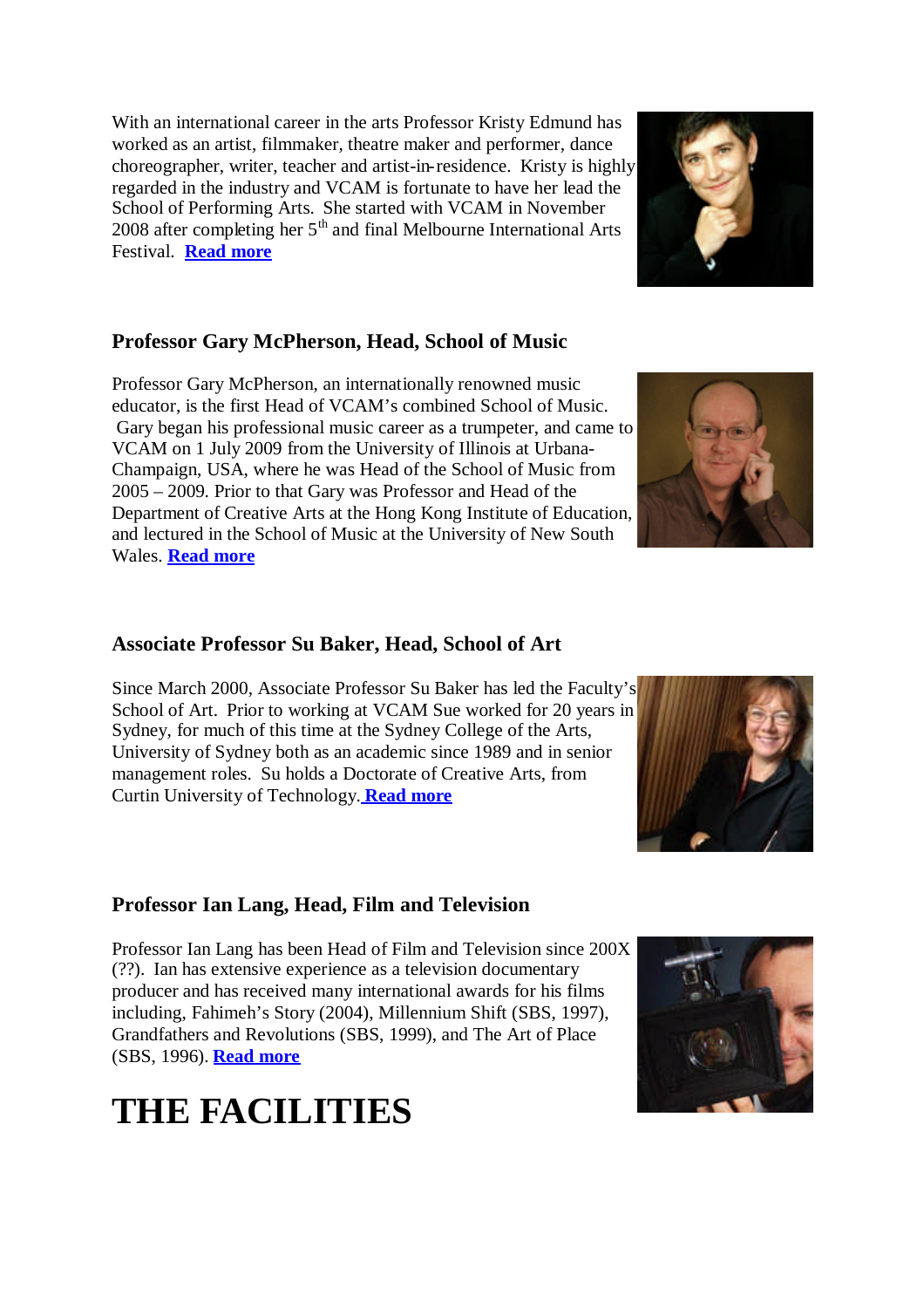

The Faculty of the VCA and Music (VCAM) delivers its undergraduate and graduate programs across the Parkville and Southbank campuses of the University of Melbourne.

The Southbank campus is home to five of the Faculty's six disciplines.

The School of Music is located at both the University's Parkville campus on Royal Parade and at the main Faculty campus at Southbank on St Kilda Road. At the Parkville campus, Music is currently distributed across 9 different buildings. The historic Conservatorium building on Royal Parade is the showpiece of Music at Parkville and is an integral part of the Faculty's facilities now and into the future.

The Faculty's Southbank campus is located in the heart of the Victorian arts precinct – a 10 minute walk from the centre of Melbourne, and extends from the Eastern boundary of St Kilda Road to Sturt street (West) and from Southbank Boulevard (North) to Grant Street (South boundary).

With the VCA Secondary School (VCASS) moving from co-locating on the Faculty's Southbank campus to 57 Miles Street – Southbank, there has been space freed up in the Elisabeth Murdoch Building on St Kilda Road and Building 868 on Dodd Street. However the VCASS space is not suitable for use by the Faculty and needs significant work.

A 2-stage construction program has commenced to convert some of the VCASS buildings into more usable space for the Faculty and its Schools.

#### **Stage 1 was completed in October 2009 and included:**

- removal of several demountables constructed in 2000 for temporary use while the Performing Arts production facility was constructed in Dodds Street
- Building 868 (building on Dodds St previously used by VCASS) is now transformed with:
	- i. a new expansive area for the Wardrobe workshop and with change rooms facilities (no change rooms were provided in the demountable)
	- ii. two new dance studios, including one which will have a permanent tap floor, are now being used by Music Theatre students and staff
	- iii. new location for the Student Union.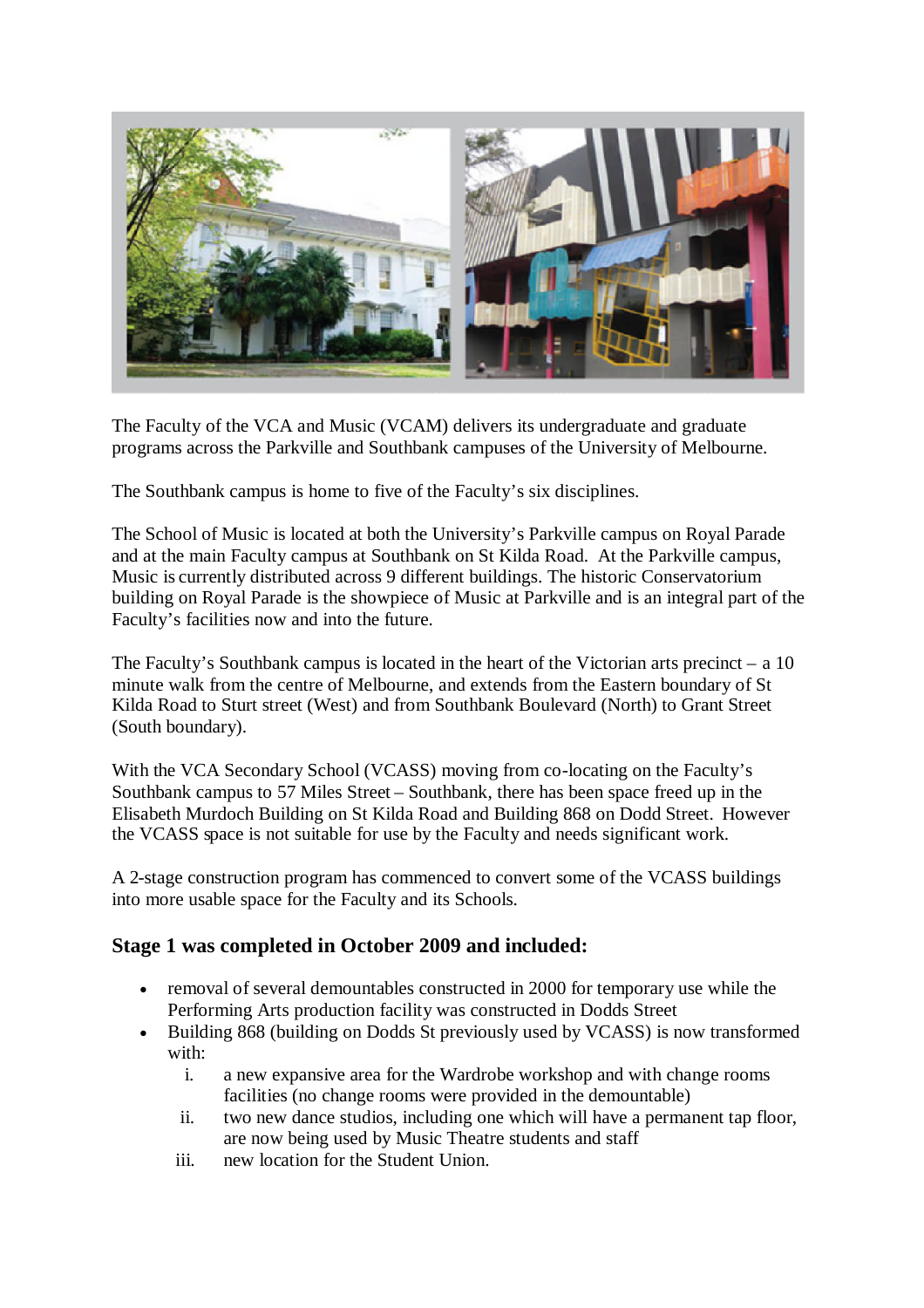#### **Stage 2 will commence in November 2009 and include:**

- removal of part of the Production Workshop demountable and reconfiguring of this to more effective use of space
- landscaping around Building 868 to make this area more usable for Faculty students and staff
- updating the Cafe and surrounding area to make this a more inviting place to eat, sit and meet others.

#### **Planned 2010 Refurbishment of Elisabeth Murdoch Building – St Kilda Road:**

- 50% of this building was previously used by the VCA Secondary School and at present is unsuitable for use by the Faculty
- A review of this building is currently in progress with refurbishment to be undertaken in 2010.

#### **Campus Masterplan for the future**

Prior to the formation of VCAM, work had started on the development of a Campus Masterplan for the Southbank site and developing a blueprint for the future is a priority for the Faculty and the University. Key elements of the master-planning process will include the need to provide high quality, well-equipped spaces for all disciplines, and an outstanding campus amenity that will be an enhanced environment for staff and students as well as an attractive showpiece for visitors to the Southbank precinct and visitors to the University.

## **The Schools' Facilities**

The **School of Art** occupies a custom-designed studio complex housing its specialist studios on a single site extending from Dodds Street to Sturt Street.



**Film & TV** is located at the Grant Street end of the Southbank campus in a modern, purpose designed building with location equipment for broadcast quality video and 16mm film production together with fully equipped animation and visual effects studios. There are two film studios, two rushes rooms, a 90 seat cinema and use of a 220 seat cinema/recital hall. Film & TV also has digital post production facilities for both sound and vision.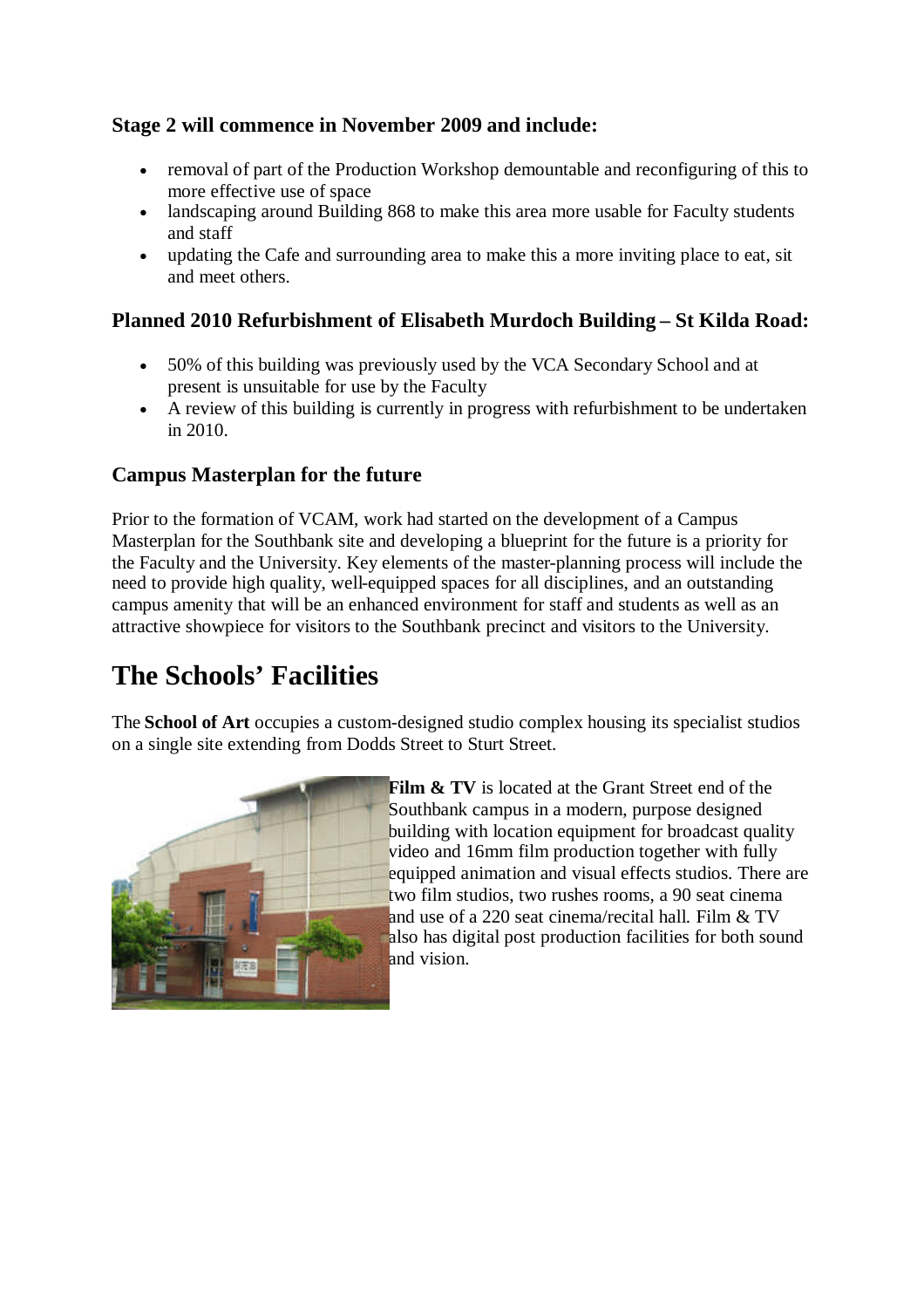

The **School of Music** is situated at both the University's Parkville campus on Royal Parade and at the main Faculty campus at Southbank on St Kilda Road. At Southbank there is a purpose built building on St Kilda Rd which has a combination of lecture spaces and both individual and group tuition rooms. At Parkville the historic Conservatorium building on Royal Parade is the main building for individual and group tuition. Melba Hall, renowned for its fine acoustics, is located in the Conservatorium building. Teaching and practice facilities at Parkville are also located in the Music Basement Annexe, on Royal Parade and in Berkley Street.

The **School of Performing Arts** is located in several buildings across the Southbank campus. Production has a range of workshops, studios and theatres while Dance boasts an intimate studio-theatre and 5 superb studios, designed and purpose built to facilitate the training of young dance artists in ballet, contemporary dance and choreography. In addition there are video editing suites and seminar rooms for theoretical studies such as Anatomy, Music, Dance Analysis and Performance Management.

## **CURRENT STUDENTS**

We understand that current students have a number of specific concerns which we are committed to addressing and resolving.

Students have expressed concerns about the following:

#### 1) Staffing issues:

- that Staff have been sacked
- that there will be no technical support staff for music students
- that there will be no sessional staff teaching students from 2010 onwards

#### 2) Curriculum development issues:

- that the curriculum has already been developed
- that practice-based learning will not continue at VCAM
- VCAM will not require talent-based entry requirements

3) Funding issues:

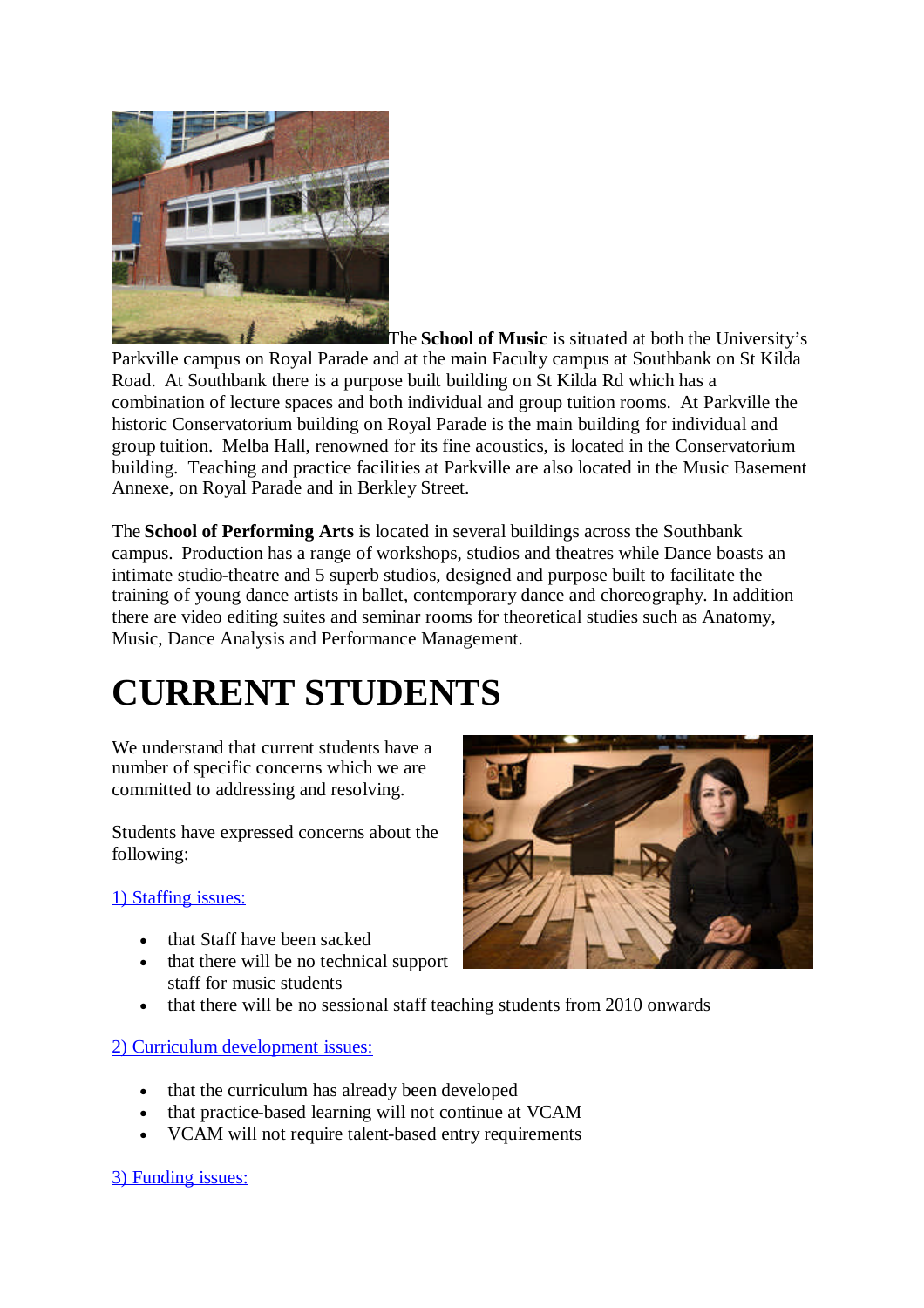• that Funding to the faculty has been slashed

#### 4) Faculty structure issues:

• The former VCA is being dissolved by The University of Melbourne

#### All these concerns **are UNFOUNDED.**

The situation with each of these issues is as follows:

## **(1) Staffing issues**

#### a. CLAIM – **Staff have been sacked** RESPONSE – **UNTRUE**

**No** staff member from the Faculty of the VCA and Music has been or will be sacked as part of the current restructuring.

#### b. CLAIM – **there will be no technical support staff for music students** RESPONSE – **UNTRUE**

From January 2010 there will be two (2) full time staff with specialist technical qualifications for music recording and studio work who will assist the students and teaching staff across the Southbank and Parkville campuses.

For the set up of instruments, the School of Music will be increasing its use of part-time assistance at the busy times of the year to supplement the technical staff.

Most practical teaching and ensemble activities will be based at Southbank and orchestral training will be delivered at the Southbank campus.

#### c. CLAIM – **there will be no sessional staff teaching students from 2010 onwards** RESPONSE – **UNTRUE**

Sessional staff will continue to be an important part of providing training across all disciplines throughout the Faculty.

### **(2) Curriculum issues**

#### a. CLAIM – **The curriculum has already been developed** RESPONSE – **UNTRUE**

CONTRARY to speculation, a Melbourne model curriculum at the Faculty of the VCA and Music has **not yet been developed**.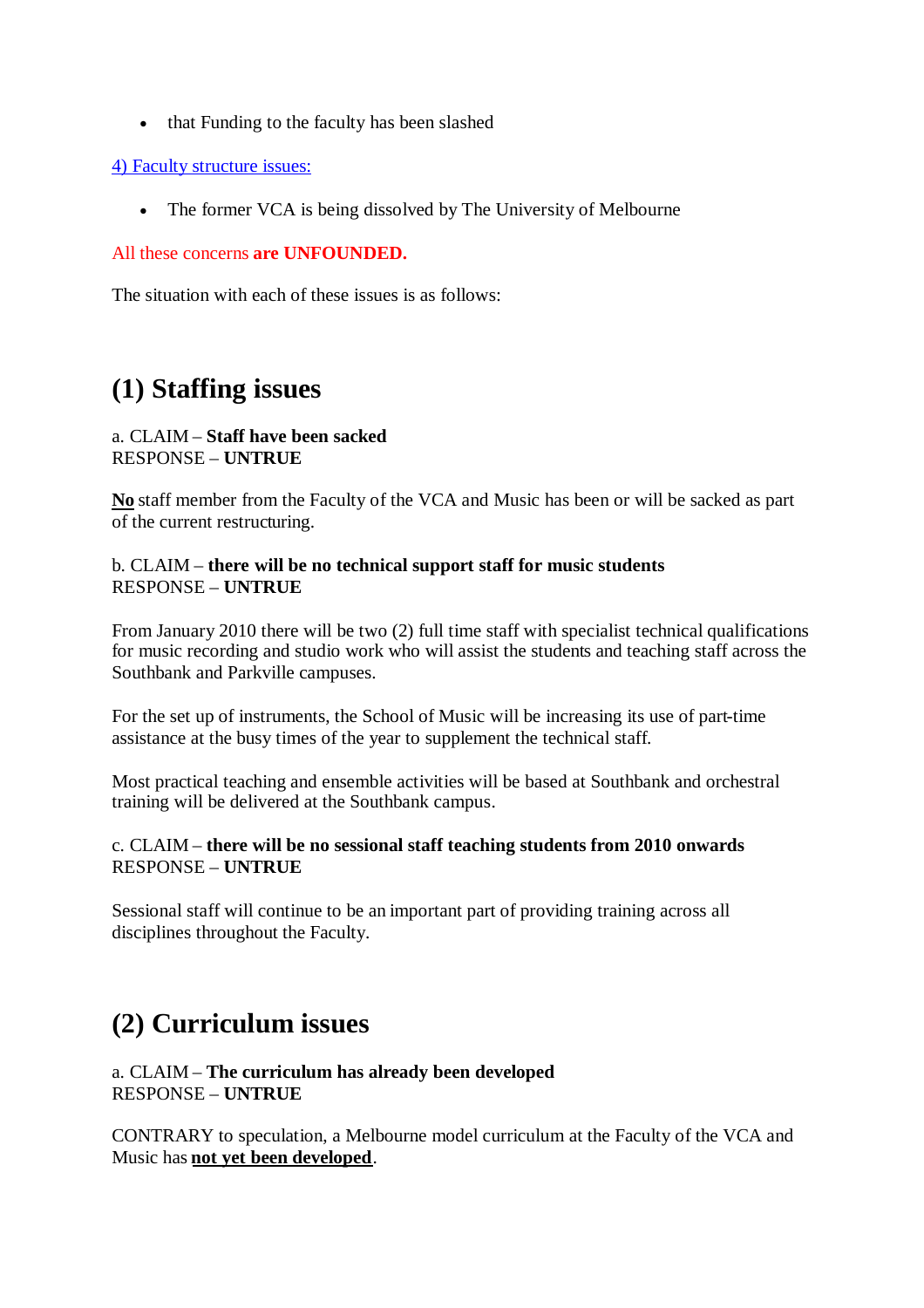#### b. CLAIM – **practice-based learning will not continue at VCAM** RESPONSE – **UNTRUE**

Practice-based visual and performing arts training will continue as an important part of VCAM's curriculum.

#### c. CLAIM – **VCAM will not require talent-based entry requirements** RESPONSE – **UNTRUE**

Selection of students into the performing arts at VCAM will continue to include auditions as a key component of the talent-based process.

For more information about Curriculum issues and developing the curriculum please read the Curriculum pages of this website

#### **Additional information**

• Professor Sharman Pretty, Dean of the Faculty of the VCA and Music has clearly and repeatedly stated to staff, students and to the media, that: *"a Melbourne model curriculum at the faculty of the VCA and Music has not yet been developed. When it is, staff, students and industry members will be involved."* The Age 3 Sept 2009

• Professor Pretty has also repeatedly stated that: *"specialisation (in) – art, dance, theatre, film and television, production, music – including practical training will be a key element of any new curriculum. Students will continue to be taught according to international best practice standards in arts education."* The Age 3 Sept 2009

**(3) Funding issues**

## a. CLAIM – **Funding to the Faculty has been slashed**

#### RESPONSE – **UNTRUE**

#### **Melbourne University has not "slashed the former VCA's funding"**

The University:

- agreed to pay the funding gap of between \$5 million \$6 million per year under the Heads of Agreement for 5 years until the end of 2011
- has guaranteed that this funding will be honoured
- has continued to provide additional funding support to the former VCA through supporting the Faculty of the VCA and Music.
- has provided additional funding to the former VCA and now VCAM to improve the buildings, equipment and students' learning experience.
- This includes \$5m for equipment for F&TV over 2008/9 & \$5m for capital works in 2010.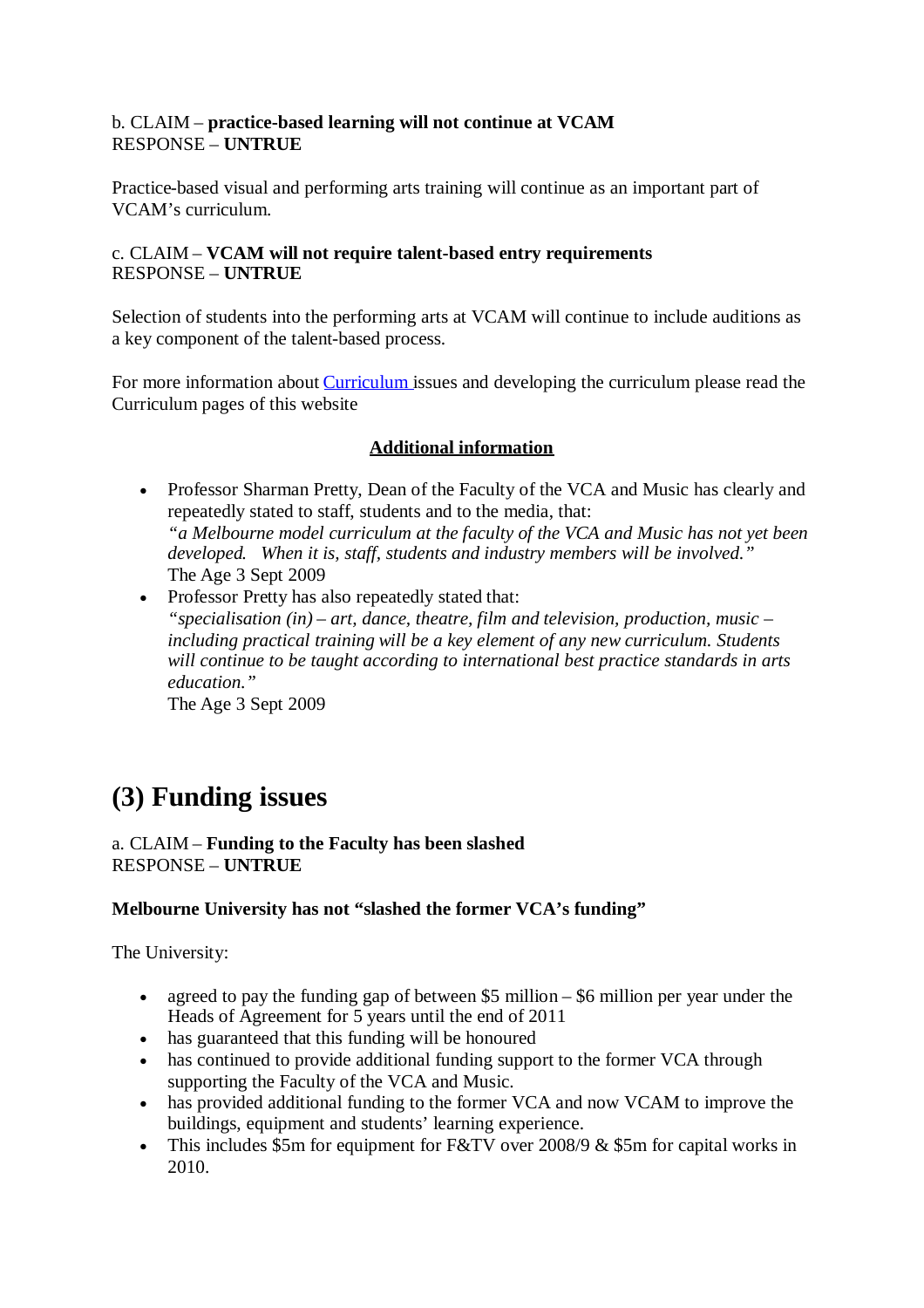## **(4) Faculty structure issues**

#### a. CLAIM – **The former VCA is being dissolved by The University of Melbourne** RESPONSE – **UNTRUE**

It is true that the former VCA has been dissolved but this dissolution was done by an Act of the Victorian Parliament in 2006, following agreement between the University and the former Victorian College of the Arts.

As a consequence of this Act, the College as it was originally established under The Victorian College of the Arts Act, 1981 was dissolved.

#### **Additional information**

- 1972 the Victorian College of the Arts (VCA) was established by a Victorian Order in Council and then reconstituted under *The Victorian College of the Arts Act*, 1981
- to enable the VCA to participate in the unified national system, it entered into an Affiliation Agreement with The University of Melbourne on 16 November 1988
- the *Victorian College of the Arts (Amendment) Act* 1991 (Vic), established a more extensive relationship between the University and the VCA
- Under the *Higher Education Support Act* 2003, the Federal Government's reforms to higher education introduced a consistent funding model for the clusters of academic disciplines which came into effect in 2005.
- This resulted in the removal of the special funding support that the VCA had previously received, representing a 35% reduction in revenue
- The University and the VCA commenced discussions in early 2005 about the possibility of full integration.
- In November 2005, the parties signed a heads of agreement that provided for integration with effect from 1 January 2007. This integration enabled the VCA to become a Faculty of the University.
- On 1 January 2007, under The *Melbourne University (Victorian College of the Arts) Act* 2006 (Vic), the VCA was integrated with the University and the Faculty of the Victorian College of the Arts was established.
- in May 2008, as a result of a unanimous motion of the VCA Integration Committee (the body empowered with the responsibility to implement the heads of agreement and to make amendments as appropriate), the University Council resolved that the Faculty of Music and the Faculty of the Victorian College of the Arts would amalgamate from 6 April 2009
- An Act of Parliament was passed by the Victorian Government in April 2009 confirming the formation and name of the Faculty and under the *Melbourne University Act 2009(check)* the formation of the Faculty of the VCA and Music was enacted on 6 April 2009.

## **FUTURE STUDENTS**

### **Future Undergraduate students**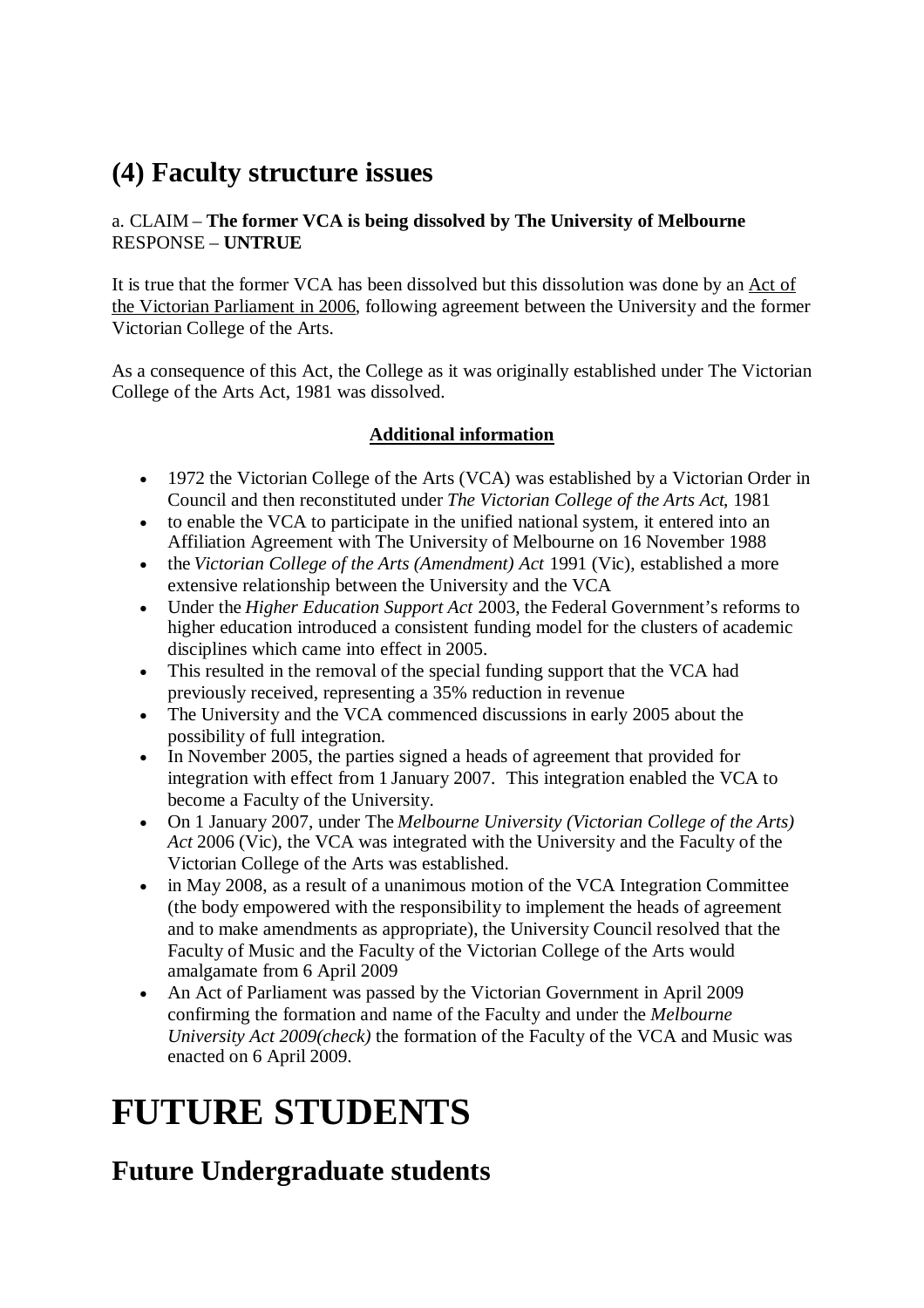Do you want to:

- i. expand your knowledge
	- ii. broaden your horizons
	- iii. explore your creativity, and
	- iv. develop your talents?

As an undergraduate student at VCAM, you will have the opportunity to achieve excellence in your discipline and be trained by nationally and internationally respected artists, musicians, academics and researchers.

Your achievements at VCAM will help lay the foundation for an exciting and successful career in the creative sector.

For more information please visit the following websites:

- for course information and programs offered by VCAM visit the VCAM website
- general information on how to apply, about the University and much more, go to the Future Students website

## **Future Graduate students**

Graduate study in the Faculty of the VCA and Music at The University of Melbourne provides a wealth of academic and professional career opportunities in the creative arts and related industries. You will work with academic staff and fellow students who are experts, artists and professional practitioners at a leading research-led university.

Our graduate degree programs and research areas in music, art, dance, theatre, production and film and TV provide opportunities for in-depth study of your chosen discipline.

There are also opportunities for interdisciplinary and collaborative practice across the Faculty.

For more information please visit the following websites:

- for course information and programs offered by VCAM visit the VCAM website
- general information on how to apply, about the University and much more, go to the Future Students website

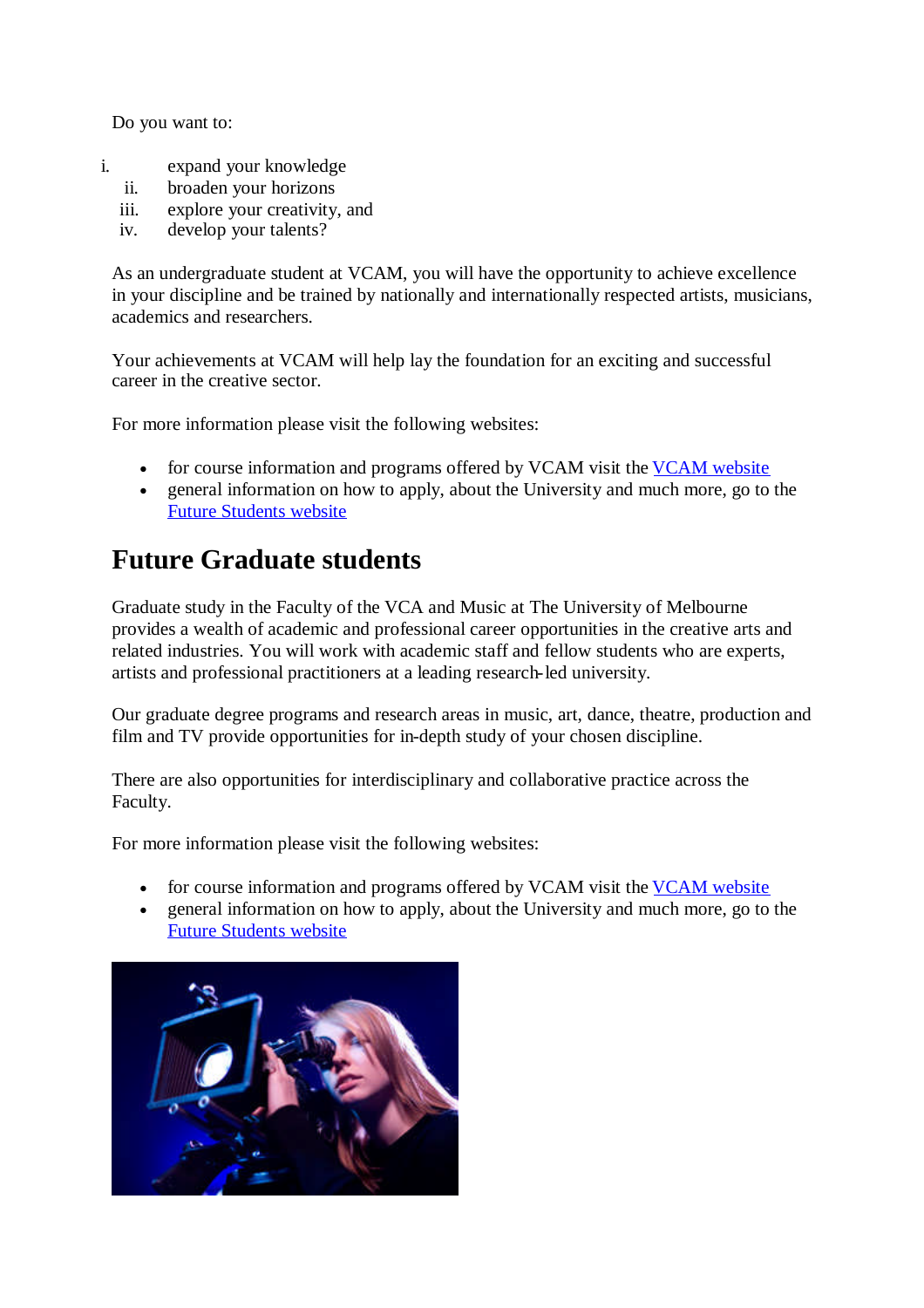## **ARTICLES**

### **Arts Head says give merger a chance**

**"JOHN HOPKINS, VCA's founding dean of music.",** *The Age***, 03/09/2009**

http://www.theage.com.au/national/arts-head-says-give-merger-a-chance-20090902-f8ff.html

## **Excellence will continue**

CONTRARY to speculation, a Melbourne model curriculum at the faculty of the VCA and Music has not yet been developed. When it is, staff, students and industry members will be involved.

One thing is certain: specialisation – art, dance, theatre, film and television, production, music – including practical training will be a key element of any new curriculum. Students will continue to be taught according to international best practice standards in arts education.

Melbourne model degrees are not "one-size-fits-all" generalist degrees. They are stand-alone degrees to prepare students for a full and productive working life. Where modification is necessary to suit a particular occupation, they have been modified.

Since 2007, when the university stepped in to cover a major Commonwealth funding shortfall, other faculties have cross-subsidised VCAM to the tune of an extra \$41 million, with another \$33 million committed for 2010 and 2011. That's a clear demonstration of the whole university's commitment to arts education. I invite members of the arts community to raise any concerns with me – to date, few have.

#### **Sharman Pretty, dean, faculty of the VCA and Music, University of Melbourne**

Letters, *The Age*, 18/08/2009

## **Culture clash**

**Raymond Gill,** *The Age***, 27/08/2009 – Gill talks to the Arts community**

#### **JOHN HOPKINS, VCA's founding dean of music**

"I have spent my entire professional life in teaching. I helped put the VCA together, and I could easily question what is happening there. But I would rather say that the college, like any arts-educational institution, is in a constant state of evolution. The VCA can't be the same as it was, and it concerns me that some people think it can return to what it was. It can be shaped very much better if we all work to get it right instead of fighting it."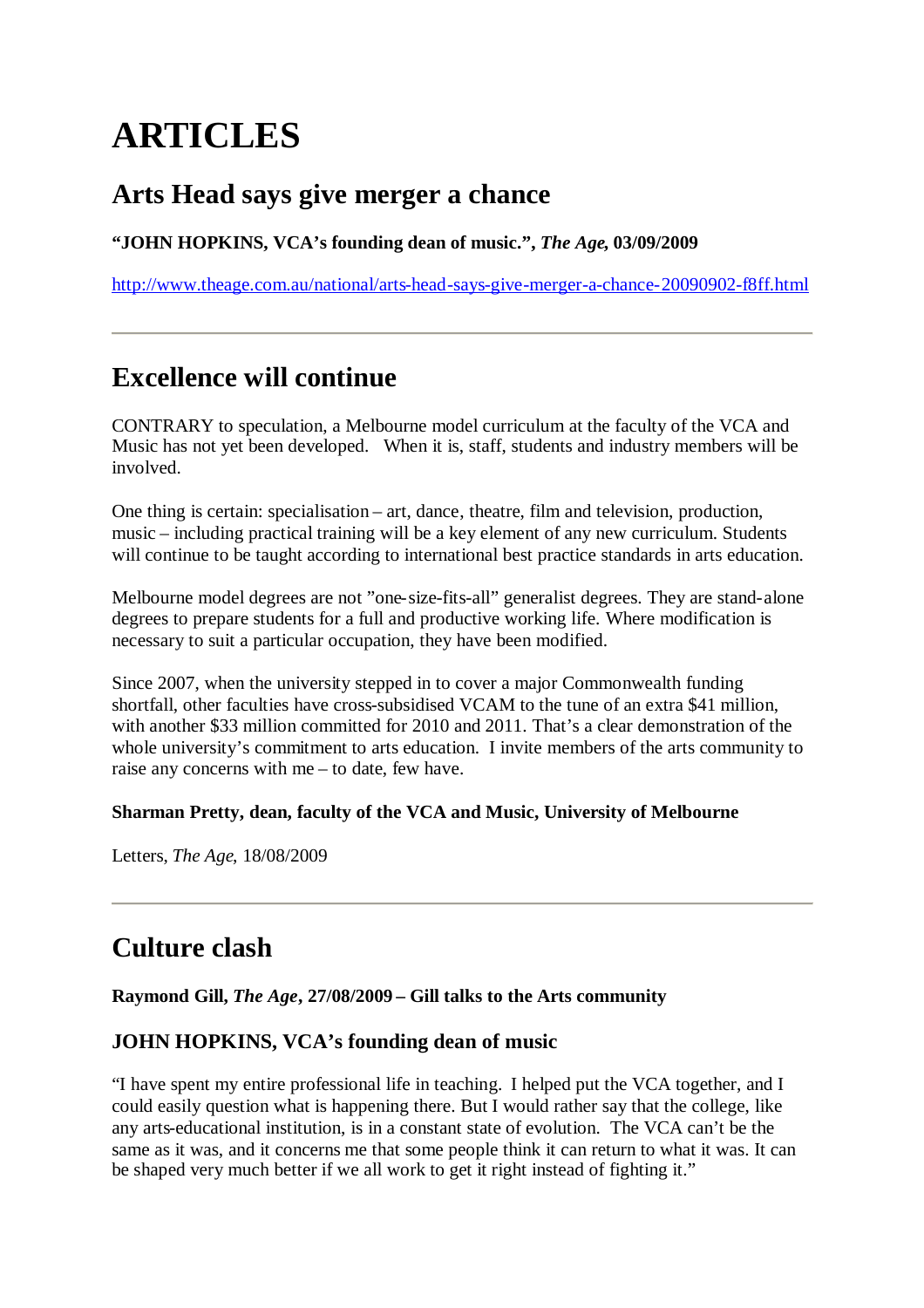### **Protesters have jumped the gun on plans for the VCA**

#### **Sharman Pretty, Letters,** *The Age***, 27/08/2009**

A final decision on how this arts model will work is still to be discussed.

http://www.theage.com.au/opinion/protesters-have-jumped-the-gun-on-plans-for-the-vca-20090826-ezpk.html

### **No VCA staff fired**

#### **Sharman Pretty, Letters,** *The Age***, 5/10/2009**

BY BRINGING together the faculty of music and the school of music of the former VCA, the University of Melbourne has given students access to combined staff resources …

http://www.theage.com.au/national/letters/we-must-honour-our-musical-gifts-20091004 ght8.html

### **University tells MPs to butt out**

**Paul Austin,** *The Age***, 15/09/2009**

http://www.theage.com.au/national/education/university-tells-mps-to-butt-out-20090914 fnvm.html

## **Paying the pipers**

**Sharman Pretty, Letters,** *The Age,* **27/08/2009**

http://www.theage.com.au/national/letters/put-an-end-to-this-forestry-folly-20090525 bkp4.html

### **High costs and staff levels put former VCA at risk**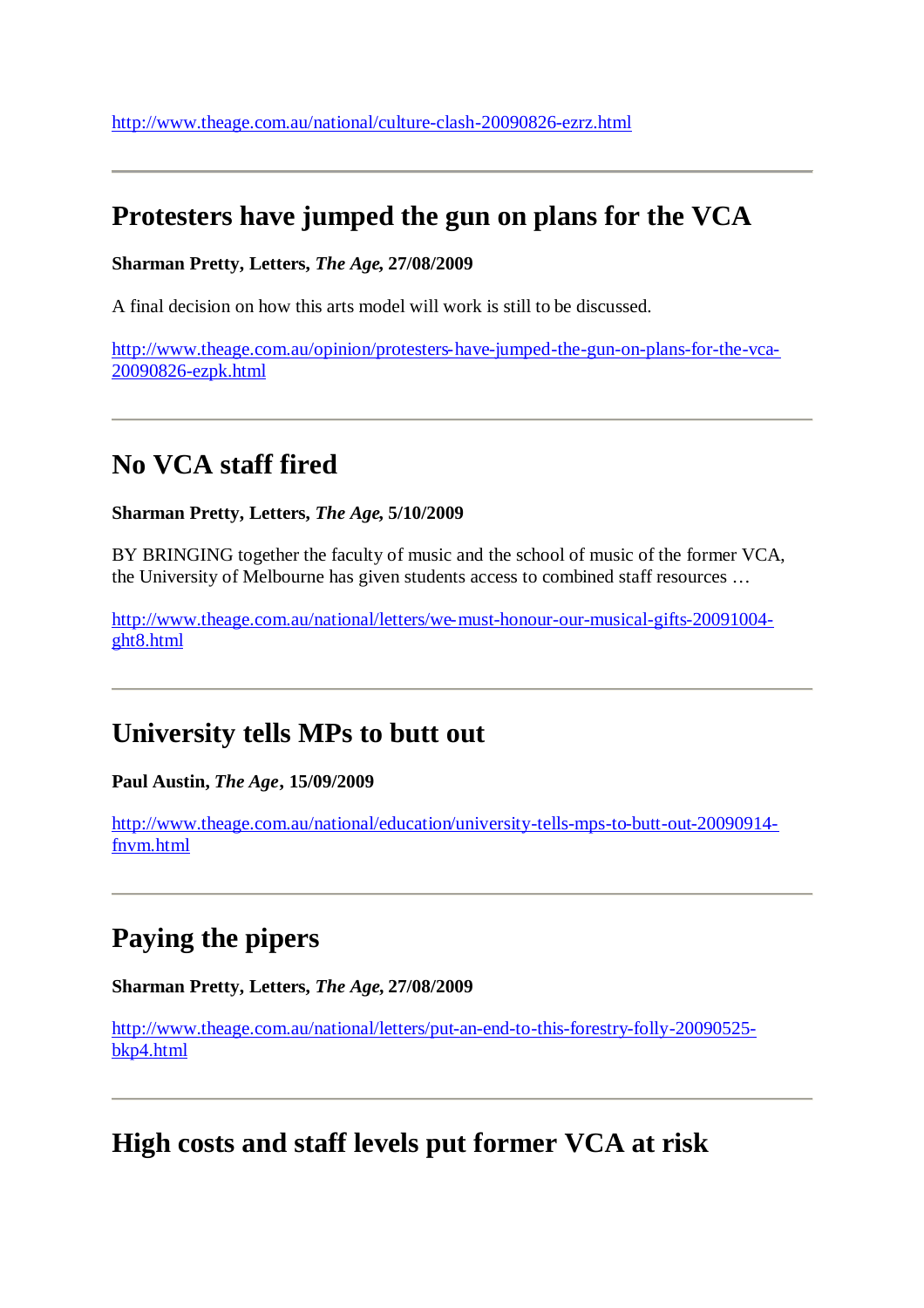#### **Robin Usher,** *The Age***, 1/06/2009**

http://www.theage.com.au/news/entertainment/arts/high-costs-and-staff-levels-put-formervca-at-risk/2009/05/31/1243708347429.html

## **FAQs**

Media reports have suggested the University of Melbourne is attempting to "dissolve the VCA" by "ramming its controversial Melbourne Model down the VCA throat" having "slashed" its funding.

The media reports that include these "statements" are **all incorrect**.

#### **i. The former VCA is not being "dissolved" as it was dissolved in 2006/7**

- There has been a name change to the former Faculty of the Victorian College of the Arts" as since it merged with the former "Faculty of Music" the faculty is now called the Faculty of the VCA and Music.
- The University of Melbourne is not attempting to dissolve this faculty and has no intention to dissolve the Faculty of the VCA and Music (VCAM).
- In fact the University of Melbourne is providing millions of dollars to VCAM to improve the buildings, equipment and learning experience of students.
- An Act of Parliament was passed by the Victorian Government in April 2009 confirming the Faculty name of the VCA and Music which was recommended by the then VCA Advisory Board

#### **ii. Melbourne University has not "slashed the former VCA's funding"**

The University:

- i. agreed to pay the funding gap under the Heads of Agreement for 5 years until the end of 2011
	- ii. has guaranteed that this will be honoured
	- iii. has continued to provide additional funding support to the former VCA through supporting the Faculty of the VCA and Music.

#### **iii. Melbourne University is not "ramming its controversial Melbourne Model down the former VCA throat"**

• Professor Sharman Pretty, Dean of the Faculty of the VCA and Music has clearly and repeatedly stated to staff, students and to the media, that:

*"a Melbourne model curriculum at the faculty of the VCA and Music has not yet been developed. When it is, staff, students and industry members will be involved."*

• Professor Pretty has also repeatedly stated that: